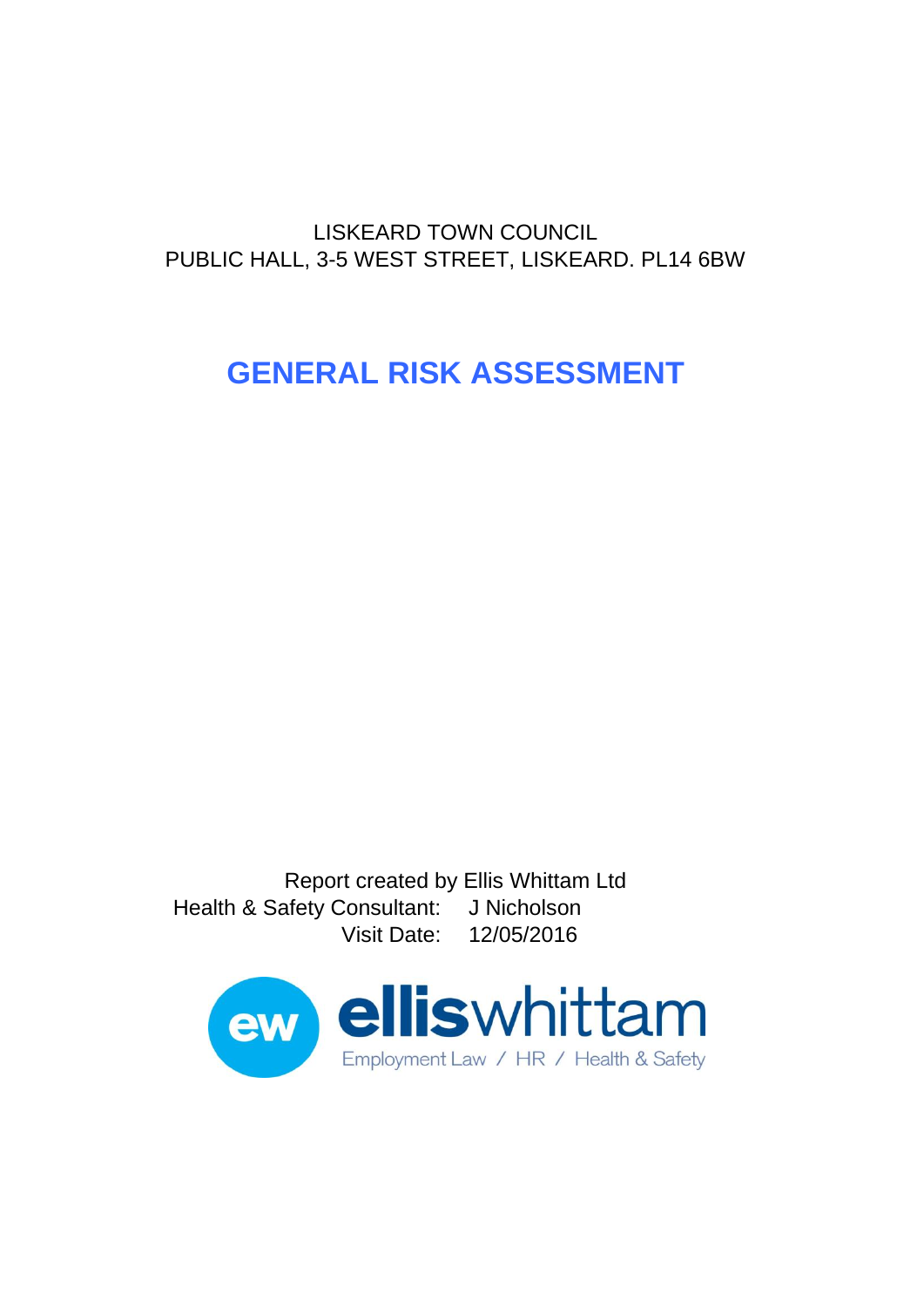## **CONTENTS**

| <b>INTRODUCTION</b>          | 3  |
|------------------------------|----|
| ABOUT RISK ASSESSMENT        |    |
| <b>OVERVIEW</b>              | 5  |
| SAFETY ACTION PLAN           | 6  |
| RISK ASSESSMENTS             | 14 |
| HEALTH AND SAFETY MANAGEMENT | 38 |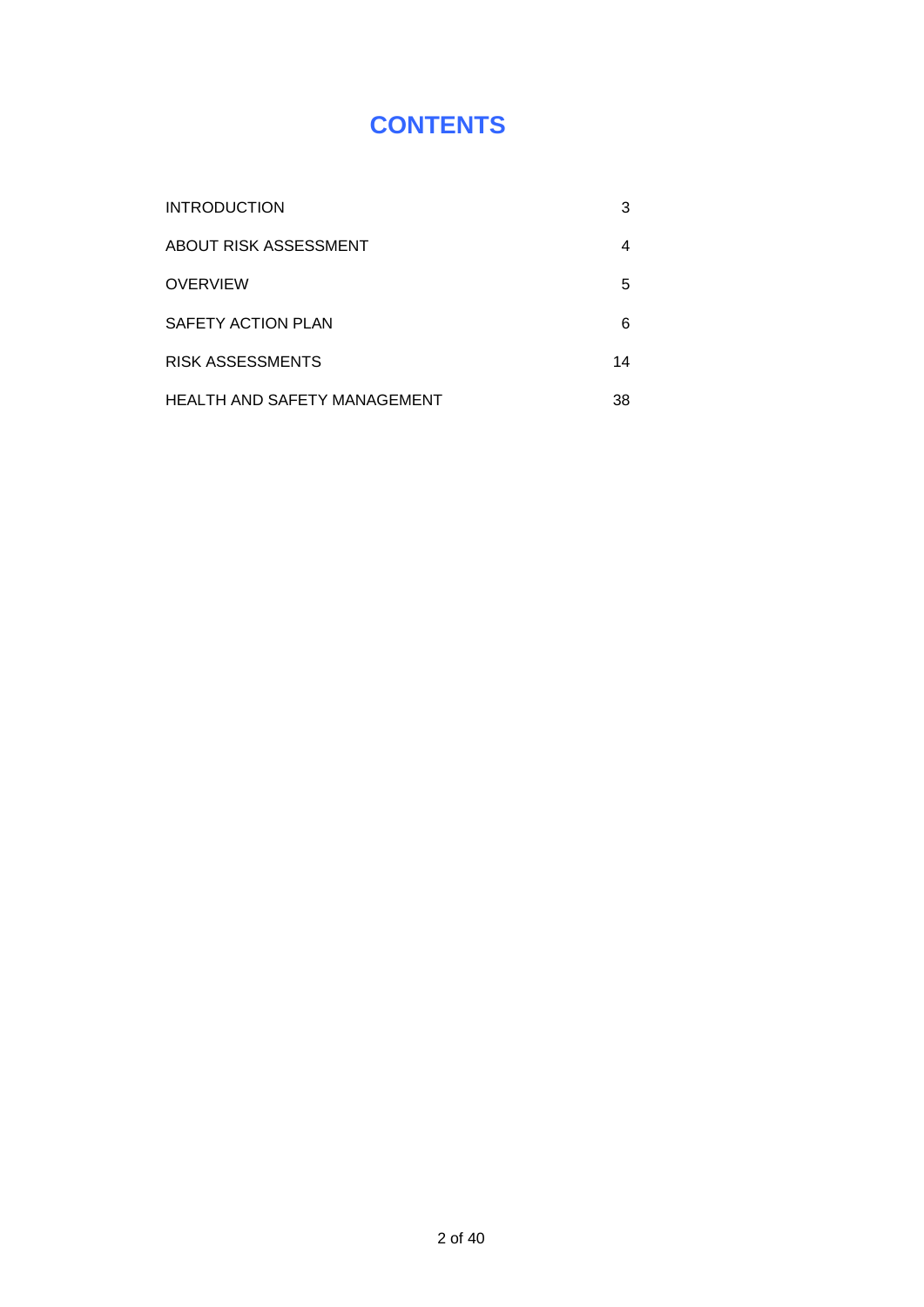## **INTRODUCTION**

This document, prepared on your behalf by Ellis Whittam Ltd, is your health and safety general risk assessment as required by the Management of Health and Safety at Work Regulations 1999, it identifies the significant health and safety issues that are relevant to your business.

The objective of this report is to inform you of what actions you must take to meet your legal obligations under the many and various pieces of health and safety legislation currently in force. In completing the actions recommended you will not only reduce the likelihood of legal action being taken against your company you will also reduce your liability to any claims brought by employees or others arising from an accident, incident or case of ill health.

Risk assessment is the key to successful health and safety management and is a legal duty found in many regulations, this report identifies within each of the subject general risk assessments **when you are required to carry out a more detailed and specific risk assessment.** 

In compiling this report every effort has been made to cover the significant hazards likely to affect your business and is a result of the observations made by the consultant during his visit and discussions held with your staff. It is your responsibility to validate this report to ensure that all reasonably foreseeable hazards have been considered.

## **REMEMBER ADVICE ON THIS REPORT OR ANY HEALTH AND SAFETY ISSUE IS AVAILABLE FROM THE ELLIS WHITTAM ADVICE LINE.**

### **Tel: 0845 226 8393**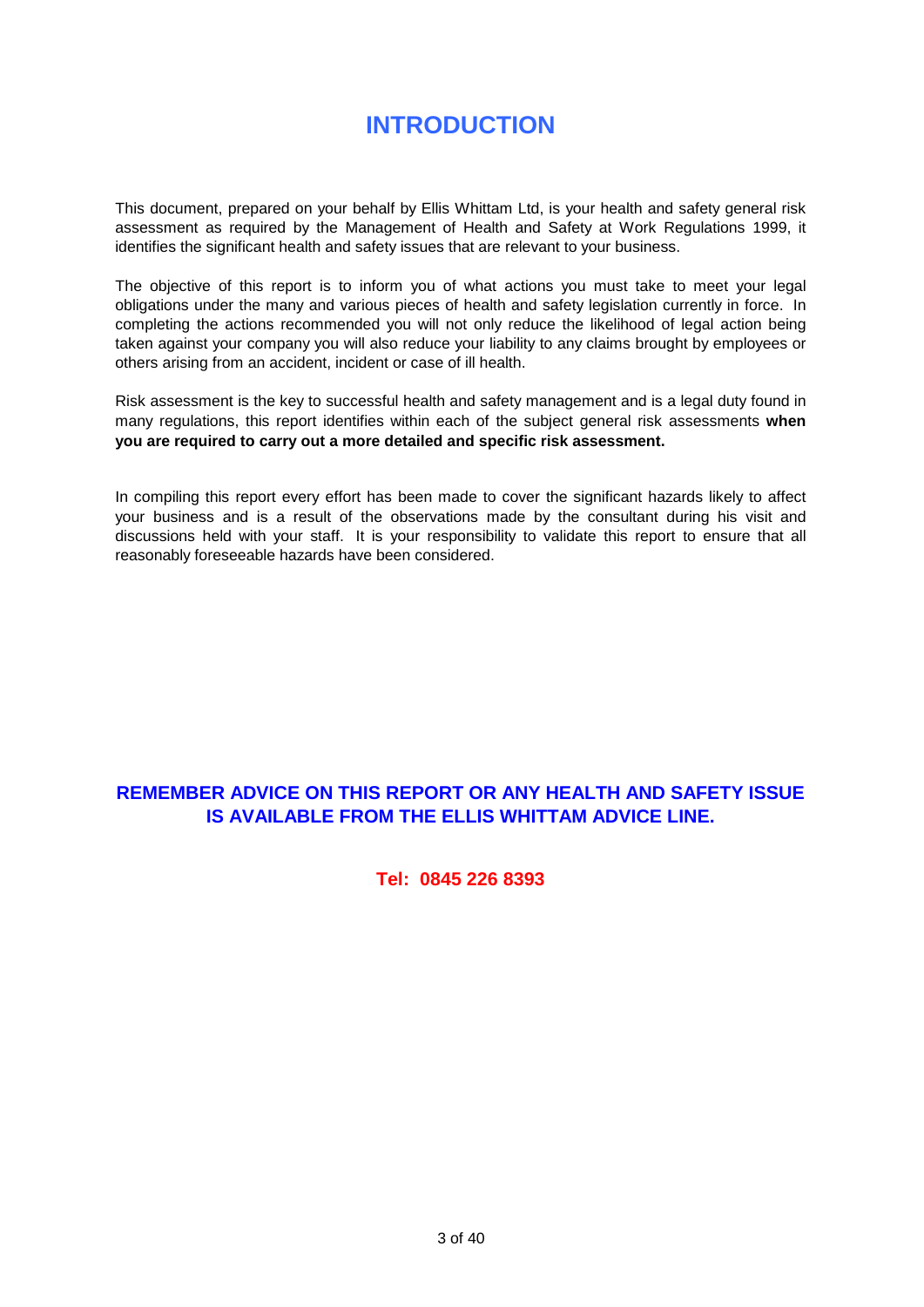## **ABOUT RISK ASSESSMENT**

Risk Assessment involves identifying the hazards present either in the work place or arising out of any work activity, and evaluating the extent of the risks involved to employees and others, taking into account existing precautions and their effectiveness.

A hazard is something with a potential to cause harm and can include articles, substances, plant or machines, methods of work and the work environment.

Risk is the likelihood of harm from that hazard being realised. Risk increases with the number of people exposed to the hazard and also with the potential severity of the harm i.e.. The resultant injury or ill health effect. If there are no hazards there are no risks.

The regulations require the risk assessments to be 'suitable and sufficient' in that they should identify all the significant hazards present within the business and its activities and should be proportionate to the risk. The assessment should cover all risks that are reasonably foreseeable.

The risk assessment must identify all those people who may be affected by the hazard, whether they are workers or others such as members of the public.

Your business may be controlling risks in various ways; determining the effectiveness of those controls is part of the risk assessment process.

Health and safety law does not demand absolute safety when considering what safety controls are required but the measures taken should go as far as is 'reasonably practicable'; a balance between risk and costs, the greater the risk the greater the need to commit resources in terms of time and money to remove or control the risk.

It is a legal requirement that you bring the significant findings of this risk assessment to the attention of your employees.

### **Explanation of Risk ratings used:**

"Insignificant Risk" relates to an activity which presents no greater risk than that associated with life in general.

"Low Risk" relates to the occurrence of a minor injury or reversible minor health effect.

"Medium Risk" relates to the possibility of a serious injury or serious health effect.

"High Risk" relates to the highly probably occurrence of a fatal or major injury or irreversible health effect.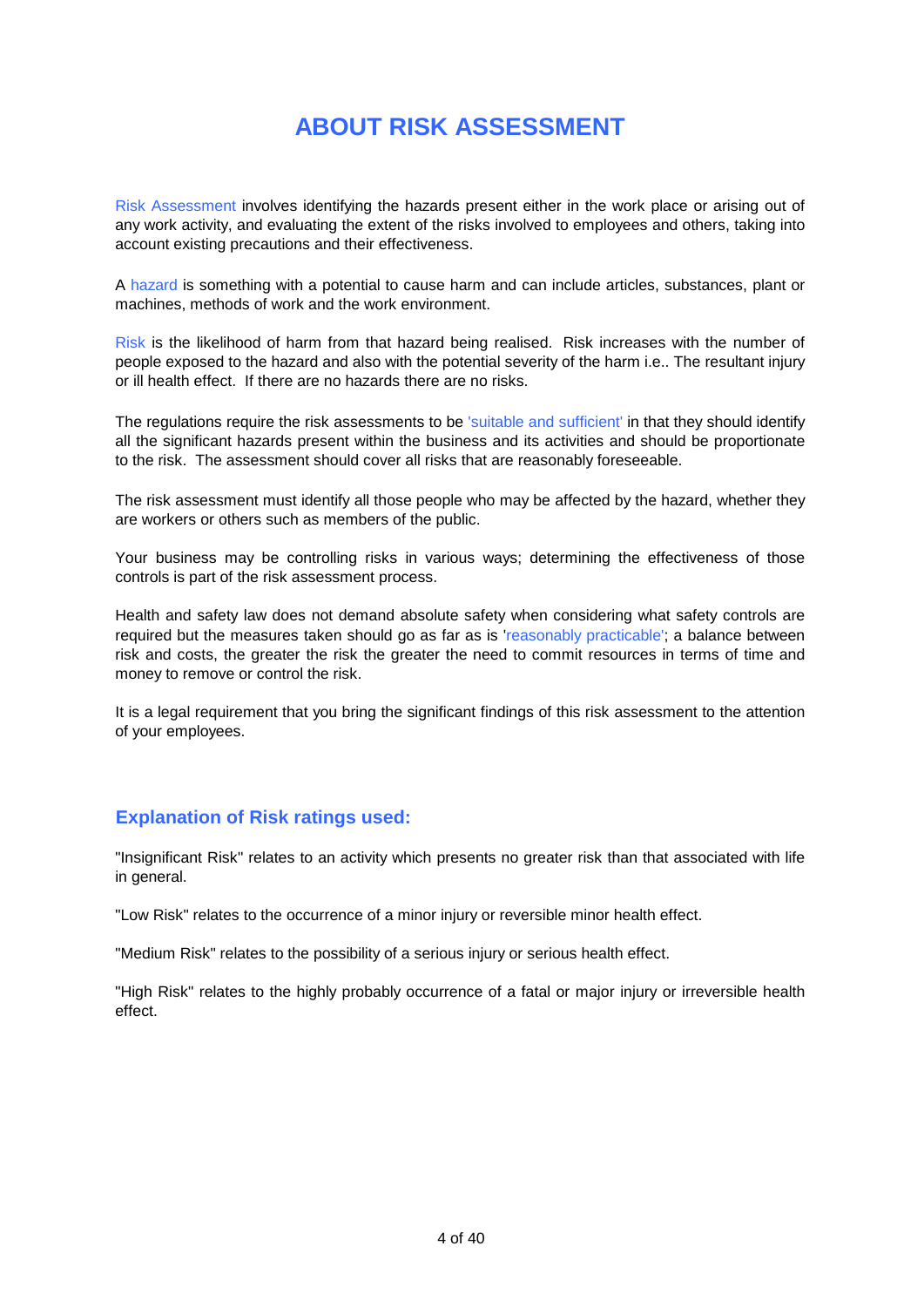## **OVERVIEW**

Liskeard Town Council employes between 10 and 12 staff and is responsible for three large buildings within the town and three further public conveniences. In addition is also has responsibilities for outside areas including play parks

This report attempts to highlight certain hazards and issues with the current Health and Safety systems however does not provide an exhaustive list of risks. These will only become apparent when the Council reviews its risk assessments.

The main issues arising from the visit are clearly movement of peopkle and the potential risks of evacuation following a fire. The Public Hall regularly holds concerts, plays and event which can attract up to 300 people and there are concerns about warning and staffing levels

The top 5 health and safety issues requiring your attention over the next 12 months are:

1. Review the fire risk assessment for the Public Hall and the other premises using an approved fire assessor from the IFE.

- 2. Review evacuation procedures and training for the Public Hall and Museum
- 3. Undertake a Legionella assessment
- 4. Undertake an asbestos survey of each site
- 5. Obtain in house expertise in Health and Safety

You are however advised that every effort should be made to work through all the actions listed in your **SAFETY ACTION PLAN**.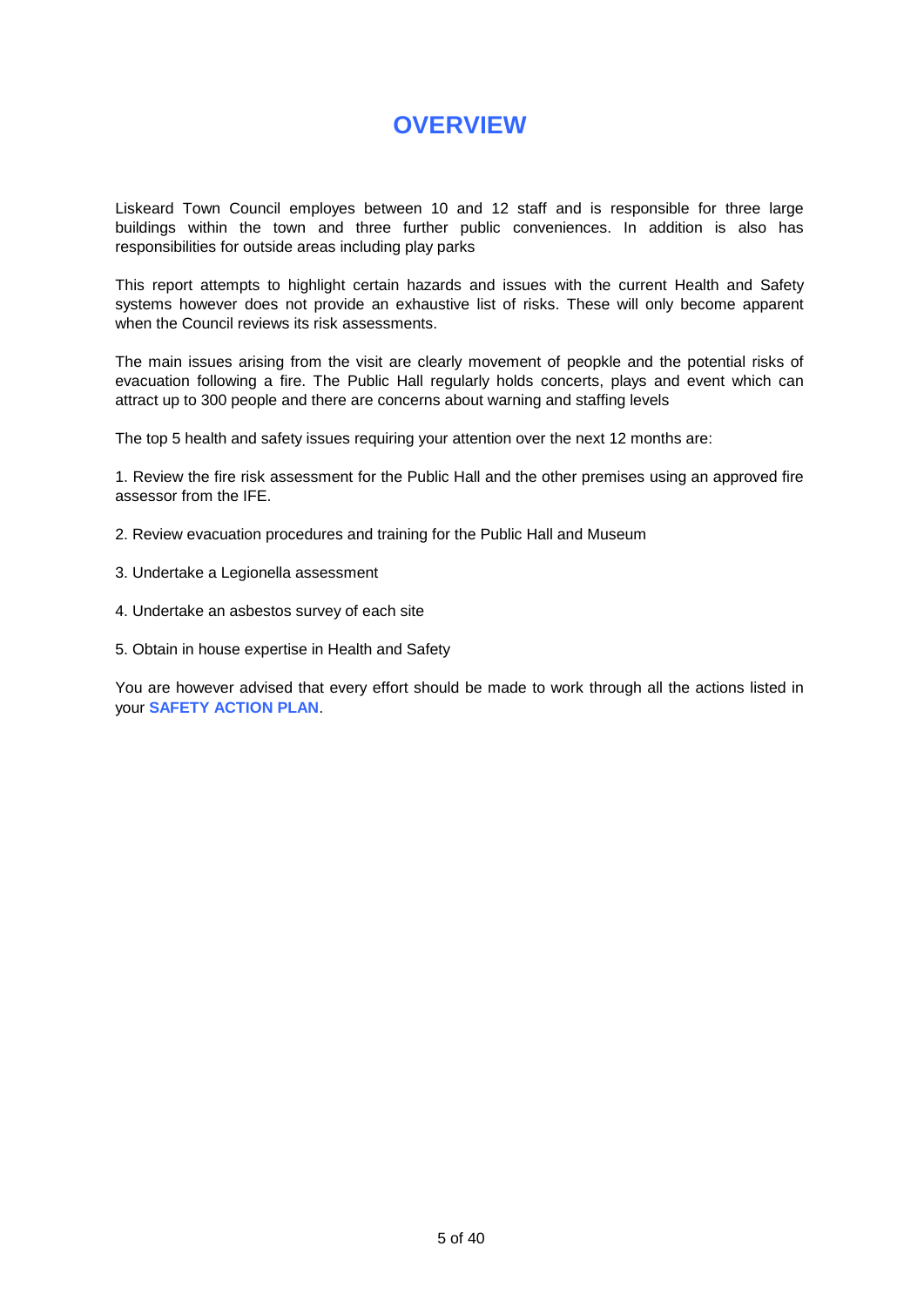## **SAFETY ACTION PLAN**

The Safety Action Plan that follows establishes priorities for those protective and preventative measures identified within your General Risk Assessments; it is simply a list of actions that you must now take control of by allocating the responsibility to an individual or group of individuals and by setting a time limit for action and entering this on the plan. By periodically reviewing this plan with the nominated employees you can effectively manage the progress that is being made in improving your company safety performance.

Enforcement Officers will expect to see evidence not only of completed risk assessments but also evidence of the action taken to address the control measures identified. By completing this plan you demonstrate progressive improvement and thereby a commitment to the management of health and safety within your business, a prerequisite in defending potential future legal action. The Courts accept that a business cannot complete all the actions required immediately but expect to see a managed and structured approach.

## **Priorities explained**

The actions required by your General Risk Assessment are prioritised as follows:

#### **1 Immediate Action required**

A condition or activity likely to cause an immediate risk of fatal or major injury (usually dealt with during the consultant's inspection).

#### **2 Short term action required**

Contravention of a legal requirement with a potential to cause a serious injury or ill health. It may result in a Prohibition Notice if not attended to.

#### **3 Medium term action required**

A legal contravention likely to result in injury or ill health which may result in an Improvement Notice if not attended to.

#### **4 Longer term action required**

Control inadequate or not in line with best practice/current guidance. Enforcement may follow if no action taken.

#### **5 Review as part of Business Plan**

No immediate risk to health or property. Action is desirable to meet current standards though costs not currently justified by risk.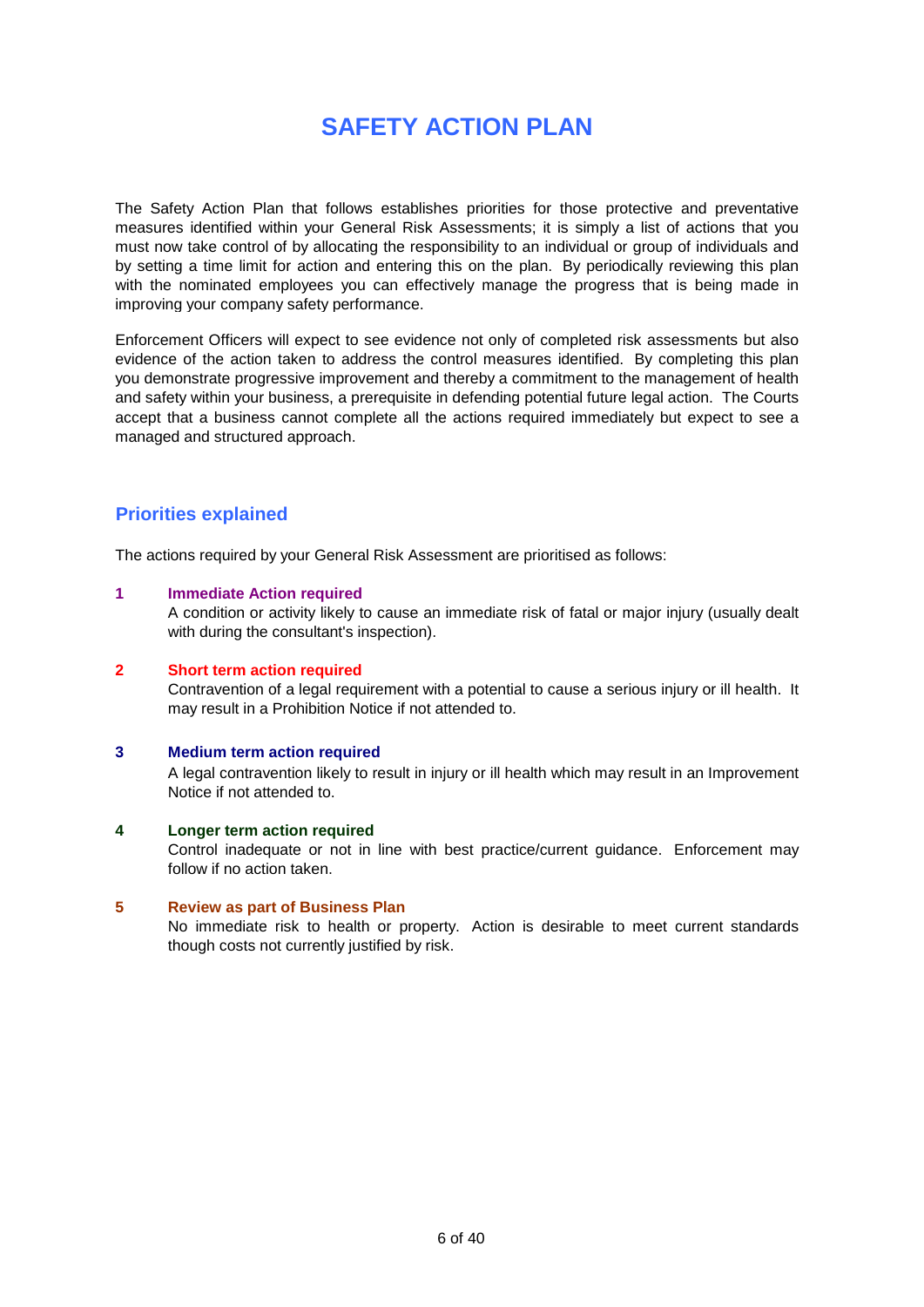## **SAFETY ACTION PLAN**

| <b>SUBJECT</b>     | <b>ACTION REQUIRED</b>                                                                                                                                                                                                                                                                                                                                                                                                                                                                |                      | <b>PRIORITY ACTION DAT</b> | <b>COMPLETION</b><br><b>DATE</b> |
|--------------------|---------------------------------------------------------------------------------------------------------------------------------------------------------------------------------------------------------------------------------------------------------------------------------------------------------------------------------------------------------------------------------------------------------------------------------------------------------------------------------------|----------------------|----------------------------|----------------------------------|
| Asbestos           | It appears that all premises have been assessed for asbestos containing material however a<br>recent incident has lead to question the competence of the assessor who has subsequently<br>gone out of business. In view of the potential question over the competency we recommend<br>further assessments are undertaken on all buildings by a competent assessor.                                                                                                                    |                      | 19/05/2016                 |                                  |
| <b>Fire Safety</b> | It is recommended to review your fire assessment annually or more frequently if you make<br>significant changes to the building. We consider the assessment for the Public Hall should be<br>reviewed as there appears to be a good case for an automatic fire alarm throughout bearing in<br>mind the potential for having 300 visitors. Early detection would be essential. At present it<br>appears the under stage area is the only detection in the building. See report in 2014 | $\blacktriangleleft$ | 19/05/2016                 |                                  |
| <b>Fire Safety</b> | Liaise with tenants in the Guildhall to ensure they are aware of the fixed precautions provided<br>e.g. smoke detection and sound of the alarm. They are responsible for their own evacuation                                                                                                                                                                                                                                                                                         |                      | 19/05/2016                 |                                  |
| <b>Fire Safety</b> | Whilst the Council does have an evacuation plan it should be reviewed to ensure it is sufficient<br>for each of the buildings i.e. the Public Hall's plan will be different from the Museum's. Also the<br>Public Hall will have a different plan for an evening with entertainment (300 visitors) to the one<br>were there is a smaller event such as a Council Meeting. All employees should be aware of their<br>role. The Museum staff are unaware of their roles.                | $\overline{2}$       | 11/06/2016                 |                                  |
| <b>Fire Safety</b> | All event organisers should provide the Council with a risk assessment of the activity such as The<br>Lions' Pantomime. The assessment should consider access and egress in the event of an<br>emergency as well as other risks                                                                                                                                                                                                                                                       | $\overline{2}$       | 11/06/2016                 |                                  |
| <b>Fire Safety</b> | Fit an automatic fire alarm. The Public Hall is a large and complex building which has large<br>volumes of people within it. Early warning of a fire is essential for the safe evacuation and we<br>would recommend an automatic alarm be discussed with your fire assessment advisors.                                                                                                                                                                                               | $\mathbf{2}$         | 11/06/2016                 |                                  |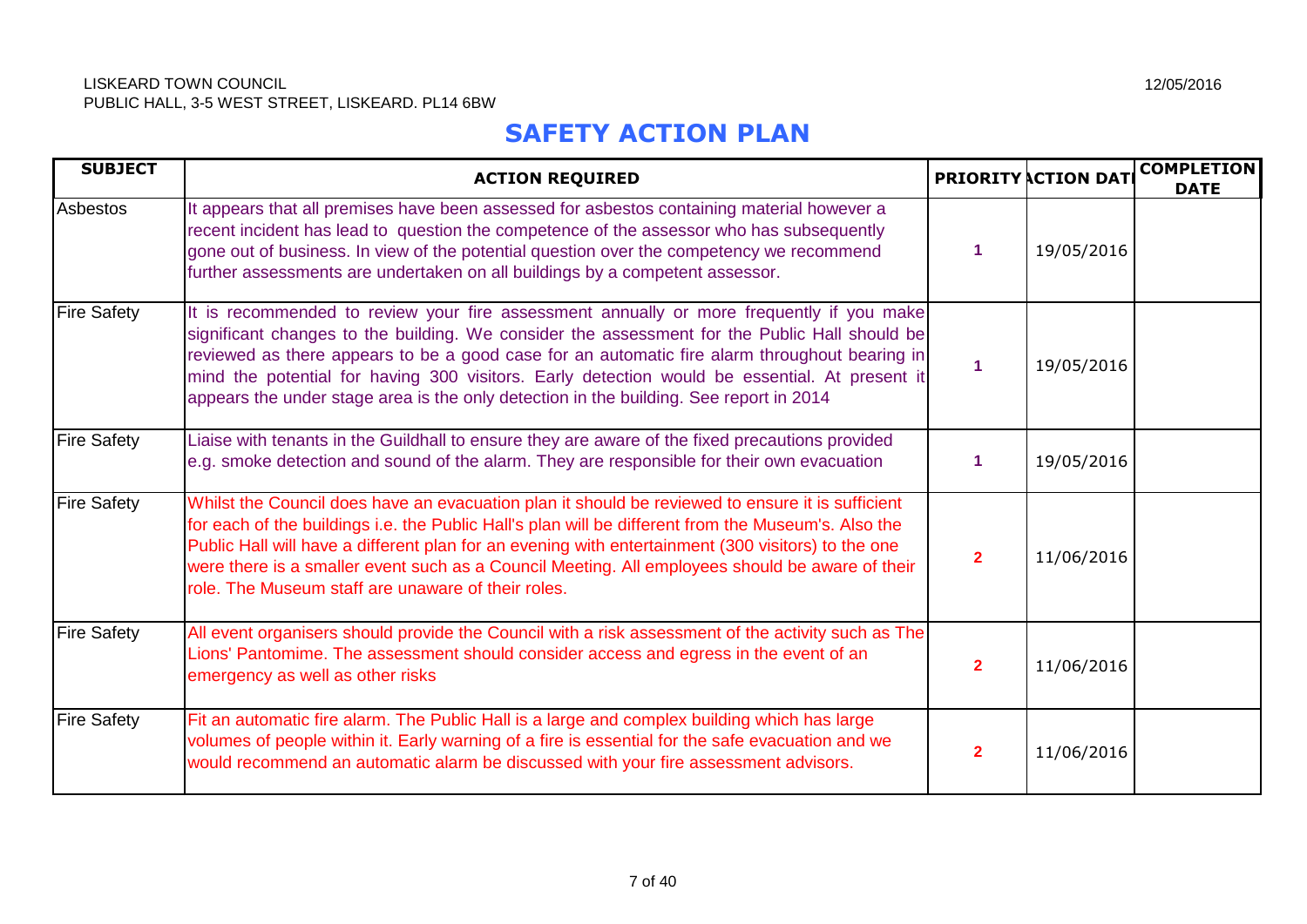| <b>SUBJECT</b>        | <b>ACTION REQUIRED</b>                                                                                                                                                                                                                                                                                                                    |                         | <b>PRIORITY ACTION DAT</b> | <b>COMPLETION</b><br><b>DATE</b> |
|-----------------------|-------------------------------------------------------------------------------------------------------------------------------------------------------------------------------------------------------------------------------------------------------------------------------------------------------------------------------------------|-------------------------|----------------------------|----------------------------------|
| <b>Fire Safety</b>    | Several fire doors were not shutting properly and do not have either intumescent strips or smoke<br>retardant foam around them. They do not form an effective seal and will not stop fire travelling                                                                                                                                      | $\overline{2}$          | 11/06/2016                 |                                  |
| <b>External Areas</b> | The Council should arrange for an aboriculturalist to report on all the trees in its area and devise<br>an on-going inspection regime to ensure they remain in good condition.                                                                                                                                                            | $\overline{\mathbf{2}}$ | 11/06/2016                 |                                  |
| Asbestos              | Prepare a written plan that sets out the location of the asbestos containing material and how the<br>risk will be managed and the steps to be taken to put the plan into action. This must include<br>informing tenants of the location and the need not to disturb it. The plan and the arrangements<br>should be reviewed periodically. | 3                       | 10/08/2016                 |                                  |
| Asbestos              | Establish a procedure whereby any contractor liable to disturb asbestos containing materials is<br>made aware of its location. An exchange of information between the Council and a contractor is<br>essential to enable the contractor to put in place adequate precautions                                                              | 3                       | 10/08/2016                 |                                  |
| Asbestos              | Before any minor work is carried out on asbestos materials, an assessment of the potential<br>exposure to asbestos must be carried out by a competent person and a written plan prepared of<br>the work completed. Minor work could include decorating, hanging pictures etc.                                                             |                         | 10/08/2016                 |                                  |
| <b>COSHH</b>          | Carry out a COSHH Assessment for each hazardous substance in use or created.                                                                                                                                                                                                                                                              | 3                       | 10/08/2016                 |                                  |
| <b>COSHH</b>          | Develop a management system that ensures before any hazardous substance is taken into use a<br>COSHH assessment is first completed and any actions determined put into place.                                                                                                                                                             |                         | 10/08/2016                 |                                  |
| <b>COSHH</b>          | Provide training for relevant employees that use hazardous substances.                                                                                                                                                                                                                                                                    | 3                       | 10/08/2016                 |                                  |
| <b>COSHH</b>          | Record all training and information given to employees on the use of hazardous substances.                                                                                                                                                                                                                                                | 3                       | 10/08/2016                 |                                  |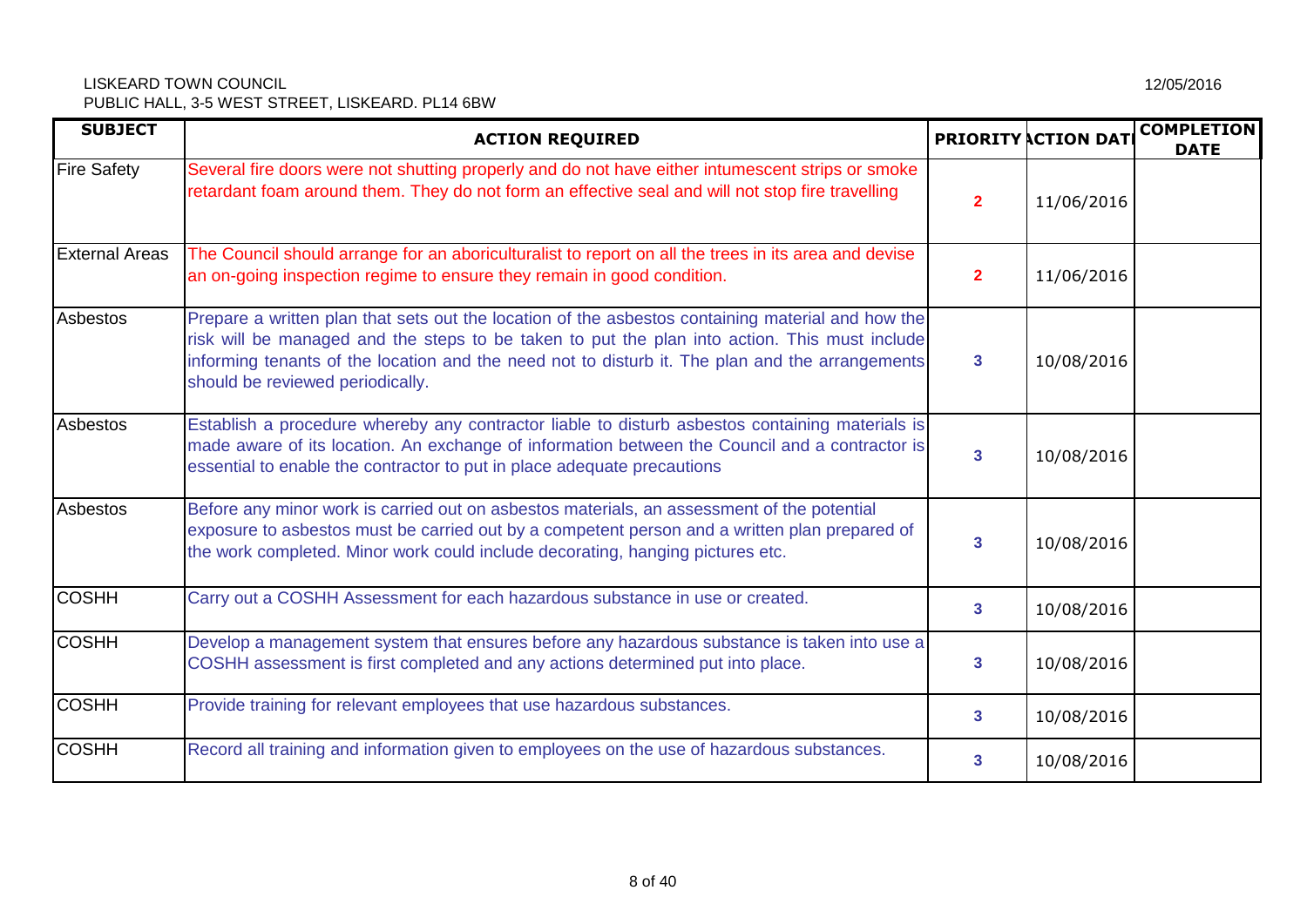| <b>SUBJECT</b>         | <b>ACTION REQUIRED</b>                                                                                                                                                                                                                                                                                                   |                | <b>PRIORITY ACTION DAT</b> | <b>COMPLETION</b><br><b>DATE</b> |
|------------------------|--------------------------------------------------------------------------------------------------------------------------------------------------------------------------------------------------------------------------------------------------------------------------------------------------------------------------|----------------|----------------------------|----------------------------------|
| <b>COSHH</b>           | It was not clear what hazardous substances were used at the time of the meeting however<br>cleaning products can have health effects which need to be considered when using and storing<br>them. Certain items may react in a fire with others and should be stored safely. Refer to the data<br>sheets for information. | $\mathbf{3}$   | 10/08/2016                 |                                  |
| <b>Fire Safety</b>     | Carry out a fire drill at least once in every 12 month period. Record the data and results of the<br>fire drill.                                                                                                                                                                                                         | 3 <sup>1</sup> | 10/08/2016                 |                                  |
| <b>Fire Safety</b>     | Establish a procedure for the evacuation of disabled persons particularly in the event of a large<br>show being put on.                                                                                                                                                                                                  | 3              | 10/08/2016                 |                                  |
| <b>Fire Safety</b>     | Ensure that a procedure is in place to call the emergency services in the event of a fire<br>emergency. A member of staff will do this during working hours but to hirers know the<br>procedure?                                                                                                                         | 3              | 10/08/2016                 |                                  |
| <b>Fire Safety</b>     | The alarm system is tested in the Public Hall and the Museum however it was not clear whether<br>the Guildhall alarm is tested. If it isn't, it should be. Record all tests.                                                                                                                                             | 3 <sup>1</sup> | 10/08/2016                 |                                  |
| <b>Fire Safety</b>     | The fire door leading to from the Council chamber should have a vision panel to prevent it being<br>opened into the path of another escapee from a different room                                                                                                                                                        | $\mathbf{3}$   | 10/08/2016                 |                                  |
| <b>Fire Safety</b>     | The Long Room has no extinguishers and nor does the kitchen beside it                                                                                                                                                                                                                                                    | $\mathbf{3}$   | 10/08/2016                 |                                  |
| <b>Fire Safety</b>     | Although the fire extinguishers are maintained there appears to be one or two missing from<br>certain areas such as the Long Room. Review the level of extinguishers with your fire assessor.                                                                                                                            | 3              | 10/08/2016                 |                                  |
| Legionella<br>Bacteria | Each building should be assessed for the presence or likelihood of Legionella                                                                                                                                                                                                                                            | 3              | 10/08/2016                 |                                  |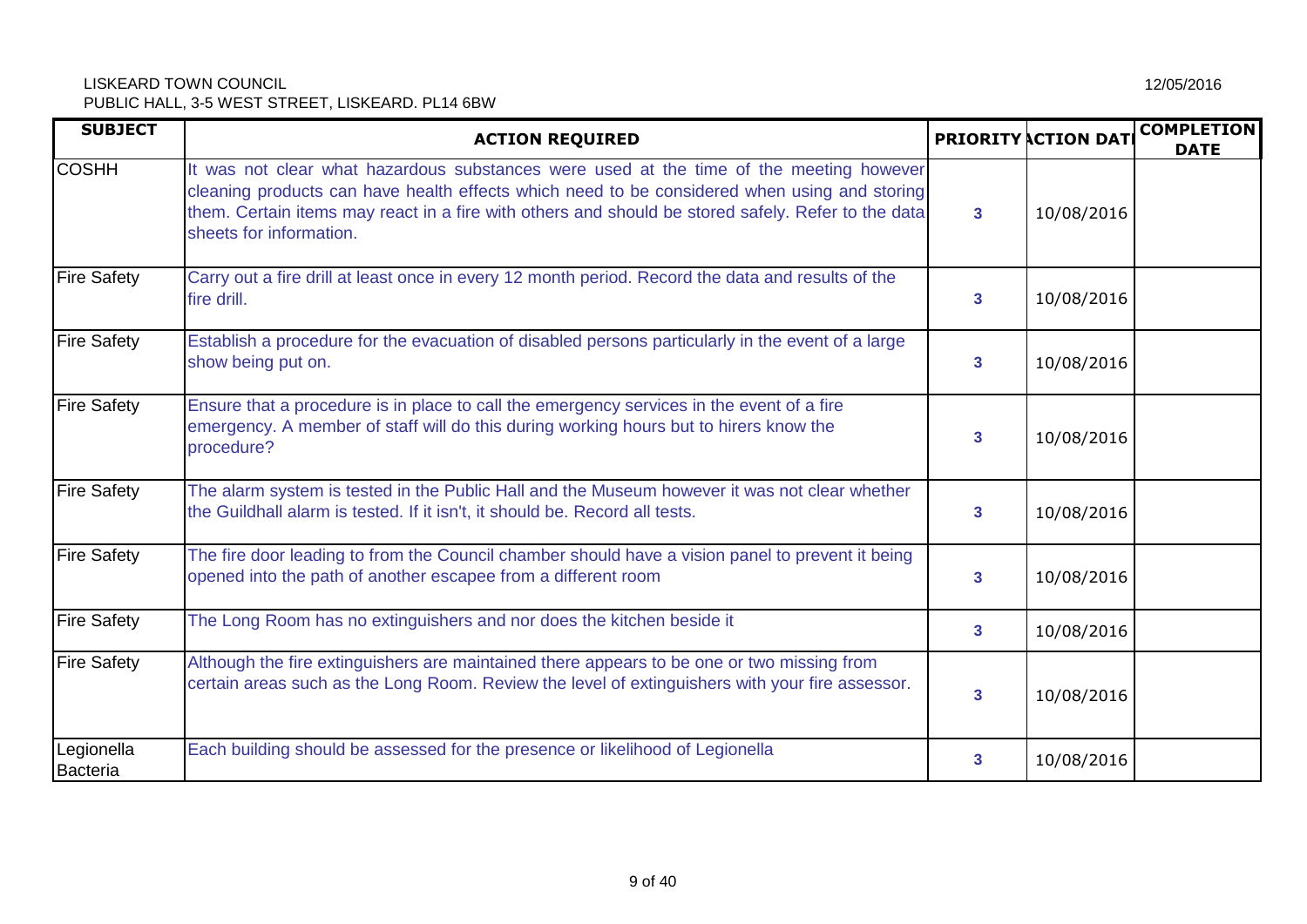| <b>SUBJECT</b>                               | <b>ACTION REQUIRED</b>                                                                                                                                                                                                                                                 |                | <b>PRIORITY ACTION DAT</b> | <b>COMPLETION</b><br><b>DATE</b> |  |
|----------------------------------------------|------------------------------------------------------------------------------------------------------------------------------------------------------------------------------------------------------------------------------------------------------------------------|----------------|----------------------------|----------------------------------|--|
| Legionella<br><b>Bacteria</b>                | Carry out a monthly check on the cold water entering the building and cold water at locations<br>around the premises to verify that the temperature is below 20°C, the minimum growth<br>temperature for legionella bacteria. Record all readings.                     | 3              | 10/08/2016                 |                                  |  |
| Legionella<br><b>Bacteria</b>                | Carry out a monthly check on hot water outlets in rotation to verify that the hot water in circulation<br>is above 50°C. Record all readings.                                                                                                                          | 3              | 10/08/2016                 |                                  |  |
| Lone Working                                 | Undertake a risk assessment which covers work undertaken by lone workers. This should<br>include the WC cleaner as well as the Foresters Hall cleaner and various other Council workers.                                                                               | 3              | 10/08/2016                 |                                  |  |
| Lone Working                                 | Ensure working when dark or at night is covered in the lone working risk assessment.                                                                                                                                                                                   | $\overline{3}$ | 10/08/2016                 |                                  |  |
| Lone Working                                 | Risk assessment of young workers, women, new and expectant mothers and disabled should be<br>included to ensure they are not put at any greater risk when working alone.                                                                                               | 3              | 10/08/2016                 |                                  |  |
| Lone Working                                 | Ensure risk assessment for lone working covers where potential violence / criminal activity may<br>place workers at higher risk.                                                                                                                                       | 3              | 10/08/2016                 |                                  |  |
| Lone Working                                 | Arrangements should be put in place to consult with staff on lone working either via a health and<br>safety committee or directly.                                                                                                                                     | 3              | 10/08/2016                 |                                  |  |
| Personal<br>Protective<br>Equipment<br>(PPE) | Ensure risk assessments identify the need for PPE and who is required to wear it.                                                                                                                                                                                      | 3              | 10/08/2016                 |                                  |  |
| <b>External Areas</b>                        | The areas and equipment around the Town should be subject to inspection the frequency of<br>which can be determined by risk assessment e.g. the memorial and Pipewell may be inspected<br>monthly whereas Rapson Field and Thorn Park need a more frequent inspection. | 3              | 10/08/2016                 |                                  |  |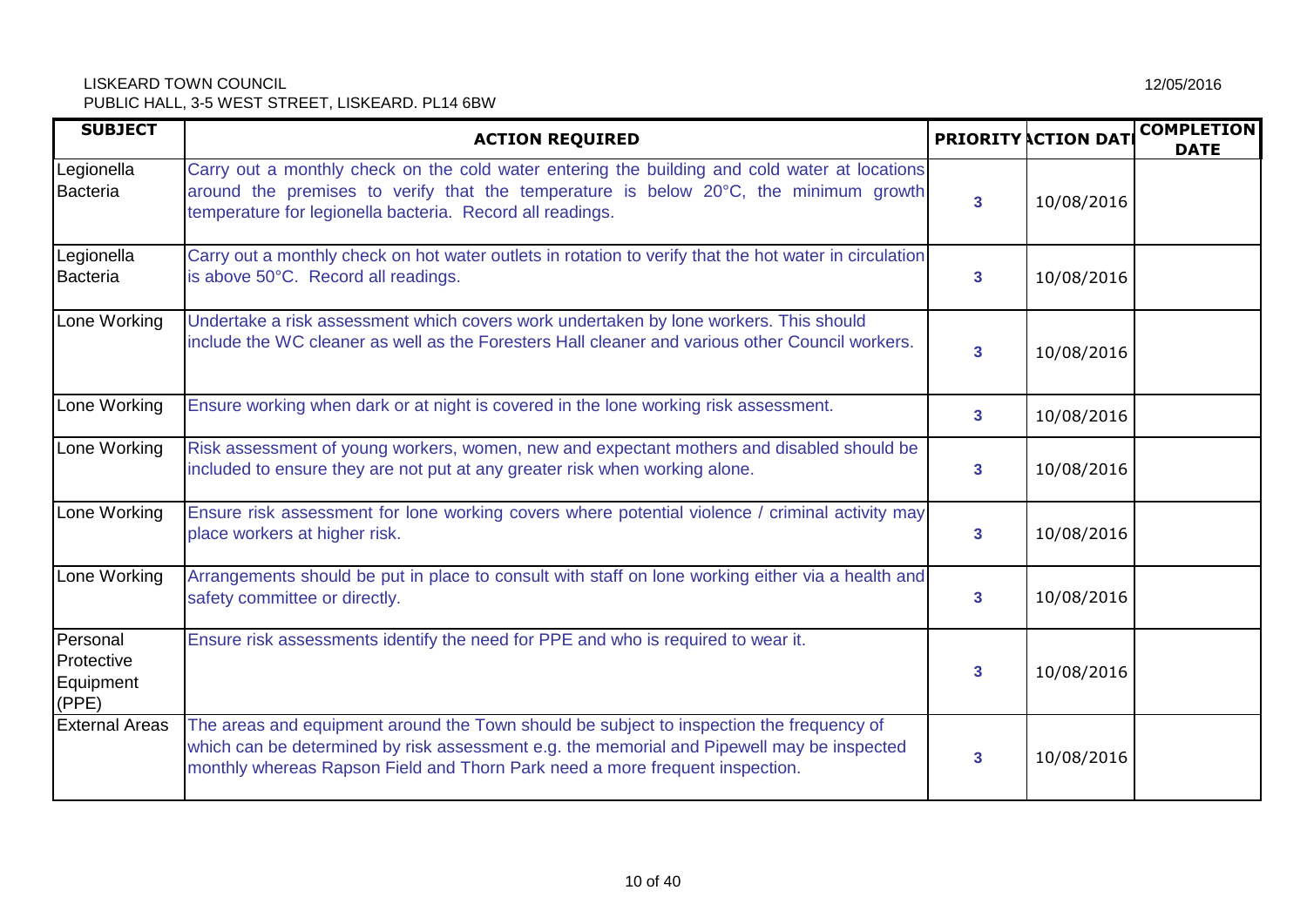| <b>SUBJECT</b>                            | <b>ACTION REQUIRED</b>                                                                                                                                                             |                         | <b>PRIORITY ACTION DAT</b> | <b>COMPLETION</b><br><b>DATE</b> |
|-------------------------------------------|------------------------------------------------------------------------------------------------------------------------------------------------------------------------------------|-------------------------|----------------------------|----------------------------------|
| <b>Work</b><br>Equipment                  | Arrange for work equipment to undergo regular inspection and planned maintenance where<br>appropriate.                                                                             | 3                       | 10/08/2016                 |                                  |
| Work<br>Equipment                         | Complete work equipment risk assessments to identify the hazards, risks and control measures<br>that are relevant to the operation and maintenance of each type of work equipment. | 3                       | 10/08/2016                 |                                  |
| Work at Height                            | Before working at height a risk assessment must be completed.                                                                                                                      | $\mathbf{3}$            | 10/08/2016                 |                                  |
| Work at Height                            | Establish a safe system of work for all work at height. This includes the scaffold platform work,<br>gutter cleaning etc.                                                          | $\overline{\mathbf{3}}$ | 10/08/2016                 |                                  |
| Work at Height                            | Provide information and training for employees required to work at height, complete risk<br>assessments or prepare systems of work.                                                | 3                       | 10/08/2016                 |                                  |
| Work at Height                            | Ensure those using the scaffold are trained properly including hirers.                                                                                                             | $\mathbf{3}$            | 10/08/2016                 |                                  |
| Work at Height                            | All temporary working platforms including scaffolds and ladders etc. must be inspected before<br>first use; after substantial additions, dismantling or other alteration           | $\overline{\mathbf{3}}$ | 10/08/2016                 |                                  |
| <b>Health and</b><br><b>Safety Policy</b> | The Health and Safety Policy is being prepared by Ellis Whittam and will be sent to you in due<br>course.                                                                          | 3                       | 10/08/2016                 |                                  |
| Employee<br>Training                      | Provide all new staff with health and safety instruction as part of their induction training.                                                                                      | 3                       | 10/08/2016                 |                                  |
| Accident /<br>Incident<br>Reporting       | Make suitable arrangements to include near miss / incident reporting                                                                                                               | $\overline{\mathbf{3}}$ | 10/08/2016                 |                                  |
| Accident /<br>Incident<br>Reporting       | Investigate the details of each serious accident/incident to identify the probable cause(s) and/or<br>trends.                                                                      | 3                       | 10/08/2016                 |                                  |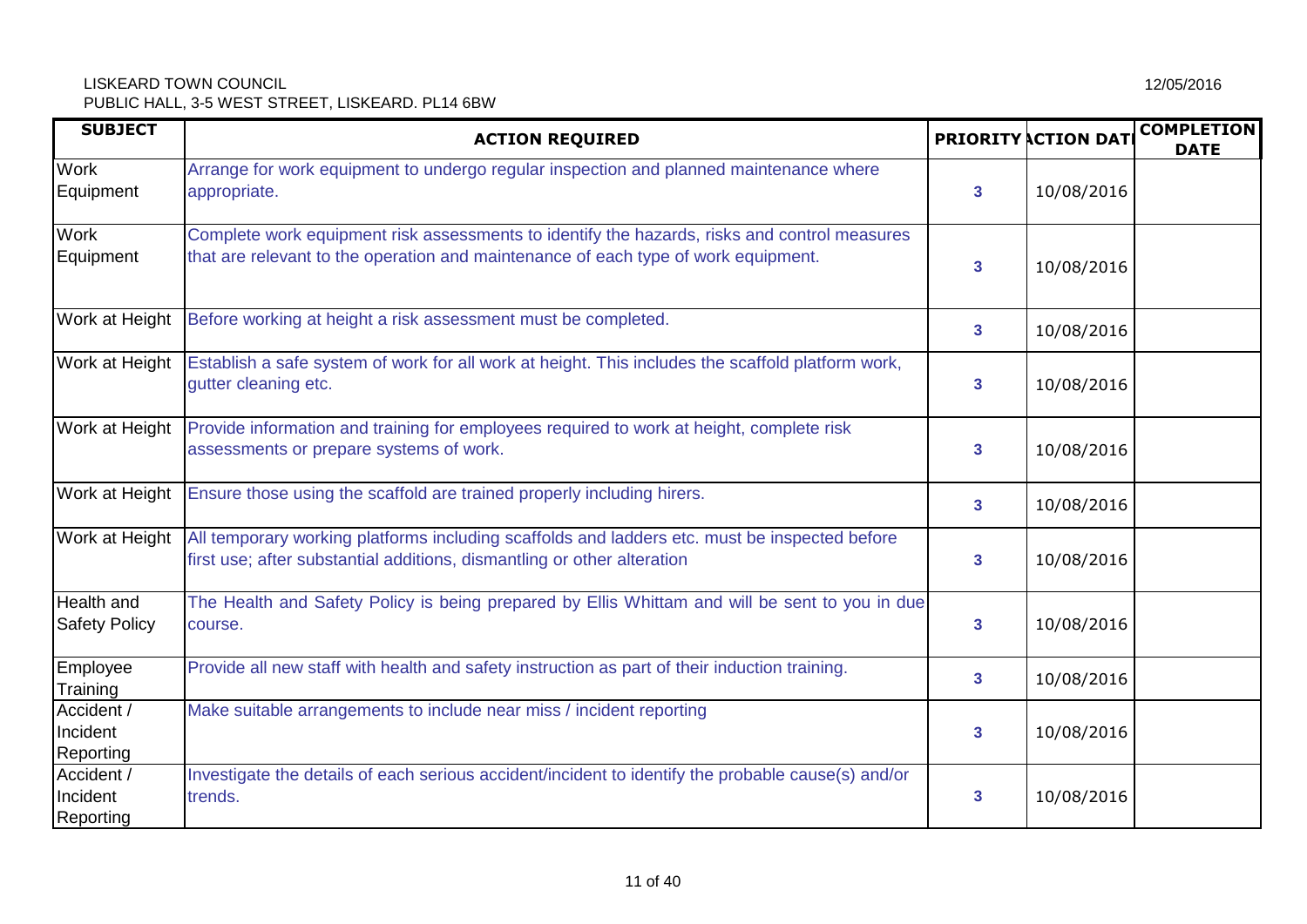| <b>SUBJECT</b>                     | <b>ACTION REQUIRED</b>                                                                                                                                                                                                                                 |   | <b>PRIORITY ACTION DATE</b> | <b>COMPLETION</b><br><b>DATE</b> |
|------------------------------------|--------------------------------------------------------------------------------------------------------------------------------------------------------------------------------------------------------------------------------------------------------|---|-----------------------------|----------------------------------|
| Contractors                        | Review safety systems and procedures of contractors prior to engagement. Undertake<br>assessment of health and safety standards adopted by the contractors.                                                                                            | 3 | 10/08/2016                  |                                  |
| Asbestos                           | Carry out labelling of all known asbestos containing materials.                                                                                                                                                                                        | 4 | 08/11/2016                  |                                  |
| <b>Fire Safety</b>                 | Review the level of lighting in the clock tower. The emergency lighting stops before the top. This<br>may be adequate to light the entire area but it should be checked                                                                                | 4 | 08/11/2016                  |                                  |
| <b>Fire Safety</b>                 | Train employees to use fire extinguishers so they can recognise the different types of fire<br>extinguishers provided, know what sort of fire they are to be used on, and how to operate them<br>quickly and efficiently.                              | 4 | 08/11/2016                  |                                  |
| Legionella<br>Bacteria             | Water systems should be disinfected before being taken into service and after shut downs of five<br>or more days. Water systems should be disinfected periodically (normally annually) by<br>chlorination or by temporarily raising water temperature. | 4 | 08/11/2016                  |                                  |
| Manual<br>Handling                 | Identify activities likely to give rise to a manual handling injury and avoid these activities being<br>carried out. Where tasks cannot be avoided then each task must be assessed to determine the<br>measures required to reduce the risk of injury. | 4 | 08/11/2016                  |                                  |
| Manual<br>Handling                 | Provide manual handling training to those employees identified by the manual handling<br>assessment as being at risk. Record all training                                                                                                              | 4 | 08/11/2016                  |                                  |
| Misc.                              | Fit red cord alarm pulls to the WCs                                                                                                                                                                                                                    | 4 | 08/11/2016                  |                                  |
| Temperature                        | Provide wall mounted thermometers, one to each area (not each work room)                                                                                                                                                                               | 4 | 08/11/2016                  |                                  |
| Health and<br><b>Safety Policy</b> | The Health and Safety Policy must be brought to the attention of all staff and a record kept as<br>evidence of compliance.                                                                                                                             | 4 | 08/11/2016                  |                                  |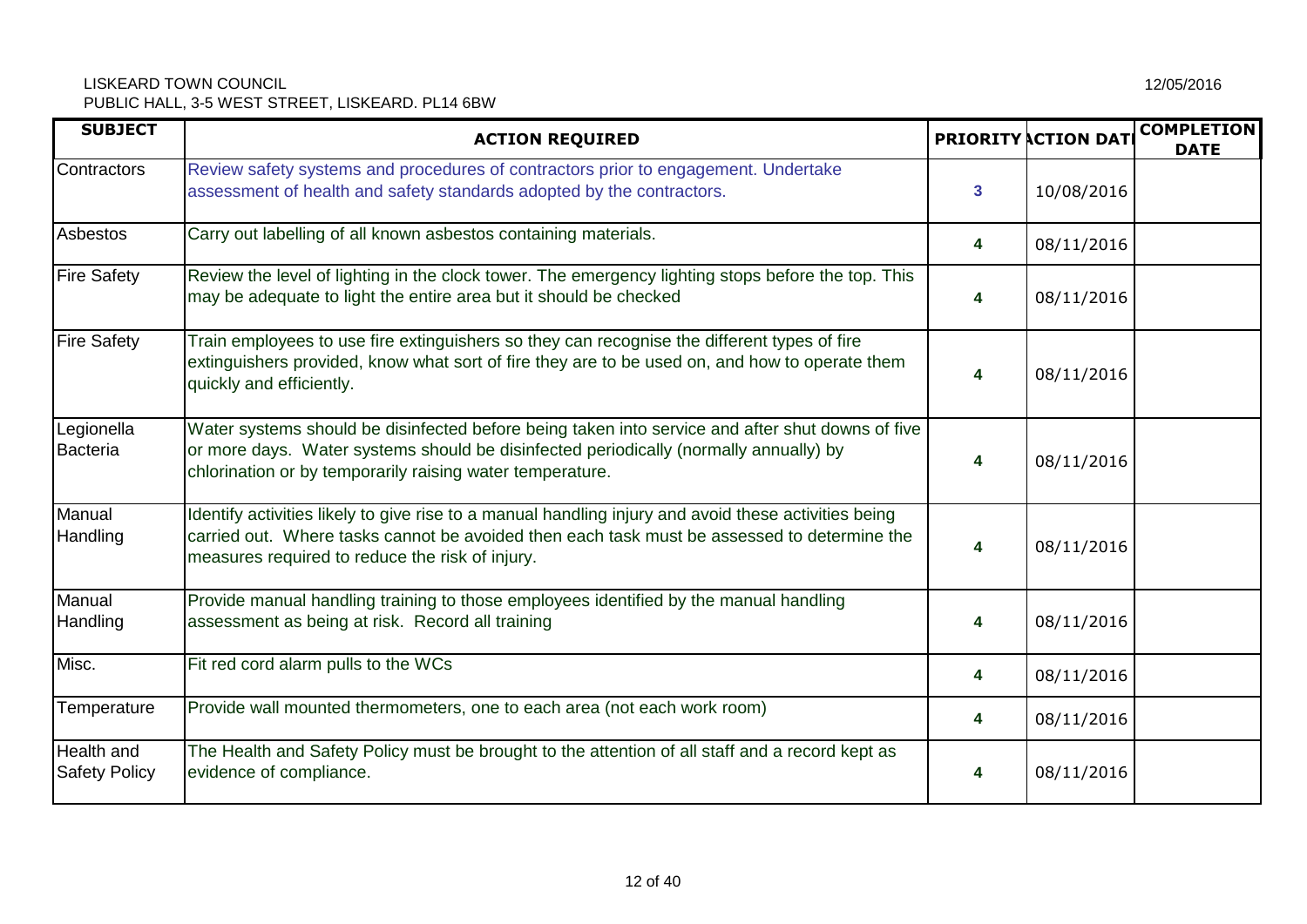| <b>SUBJECT</b>                            | <b>ACTION REQUIRED</b>                                                                                                                                                                                                                                                           |   | <b>PRIORITY ACTION DATE</b> | <b>COMPLETION</b><br><b>DATE</b> |
|-------------------------------------------|----------------------------------------------------------------------------------------------------------------------------------------------------------------------------------------------------------------------------------------------------------------------------------|---|-----------------------------|----------------------------------|
| <b>Health and</b><br><b>Safety Policy</b> | The Health and Safety policy should be readily available for staff. Make the policy available by<br><placing copy="" in="" intranet,="" it's="" notice<br="" on="" providing="" room,="" signposting="" staff="" the="" whereabouts="">board&gt;</placing>                       | 4 | 08/11/2016                  |                                  |
| <b>Health and</b><br><b>Safety Policy</b> | Clarify roles and responsibilities for health and safety, set these out in the H&S Policy and<br>provide training to ensure competence of key persons. In particular it would be advisable to have<br>a member of staff with a Health and Safety qualification or some training. | 4 | 08/11/2016                  |                                  |
| Monitoring and<br>Measuring               | Set suitable priorities for the safety action plan and monitor regularly                                                                                                                                                                                                         | 4 | 08/11/2016                  |                                  |
| Monitoring and<br>Measuring               | Establish monitoring and performance criteria for health and safety. This will help work to a<br>programme of continuous improvement.                                                                                                                                            | 4 | 08/11/2016                  |                                  |
|                                           | Communication Arrangements must be put into place for communicating with and consulting staff on Health and<br>and consultation Safety matters.                                                                                                                                  |   | 08/11/2016                  |                                  |
| Employee<br>Training                      | Develop a programme of basic Health and Safety training for staff.                                                                                                                                                                                                               | 4 | 08/11/2016                  |                                  |
| <b>Risk</b><br>Assessment                 | Ensure risk assessments are in place for specific activities that are not covered in the general<br>risk assessment                                                                                                                                                              | 4 | 08/11/2016                  |                                  |
| <b>Risk</b><br>Assessment                 | Ensure competent persons are employed to carry out risk assessments.                                                                                                                                                                                                             | 4 | 08/11/2016                  |                                  |
| <b>Risk</b><br>Assessment                 | Establish a programme of risk assessment review. This should be done at least annually and<br>when any significant changes.                                                                                                                                                      | 4 | 08/11/2016                  |                                  |
| <b>Risk</b><br>Assessment                 | Ensure staff are given access to risk assessments and changes are notified.                                                                                                                                                                                                      | 4 | 08/11/2016                  |                                  |
| <b>Fire Safety</b>                        | Consider replacing the stair nosings with colour contrasting ones. This is mainly in the Guildhall<br>but other staircases could benefit from being more visible. Also the external granite stairs in the<br><b>Public Hall</b>                                                  | 5 |                             |                                  |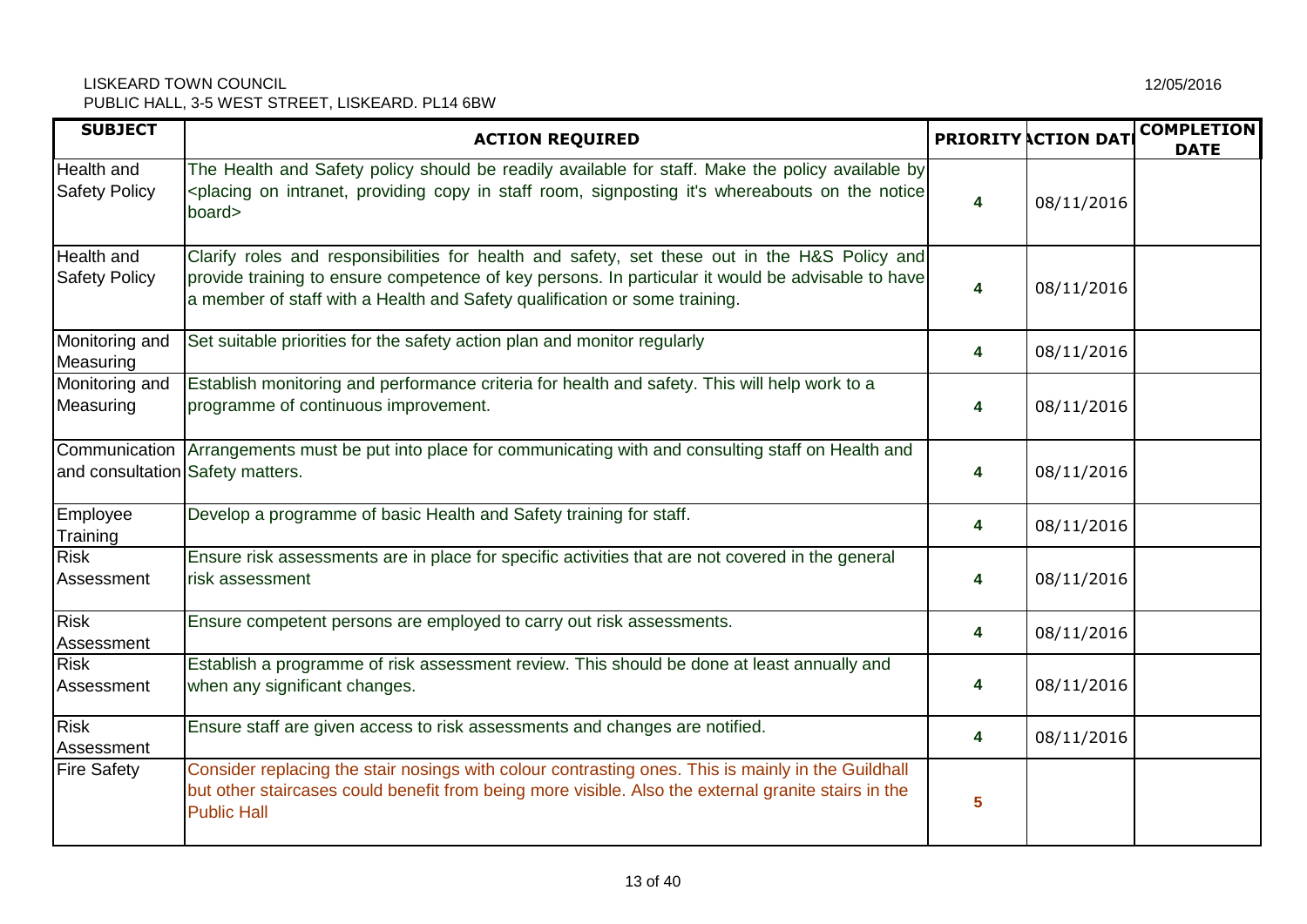## **RISK ASSESSMENTS**

- 1 Asbestos
- 2 COSHH
- 3 Electrical Safety<br>4 External Areas
- **External Areas**
- 5 Fire Safety<br>6 First Aid
- First Aid
- 7 Gas<br>8 Legi
- Legionella bacteria
- 9 Lifting Equipment
- 10 Lone Working
- 11 Manual Handling
- 12 Misc
- 13 Personal Protective Equipment
- 14 Work at Height
- 15 Work Equipment
- 16 Workplace H&S
- 17 H&S Management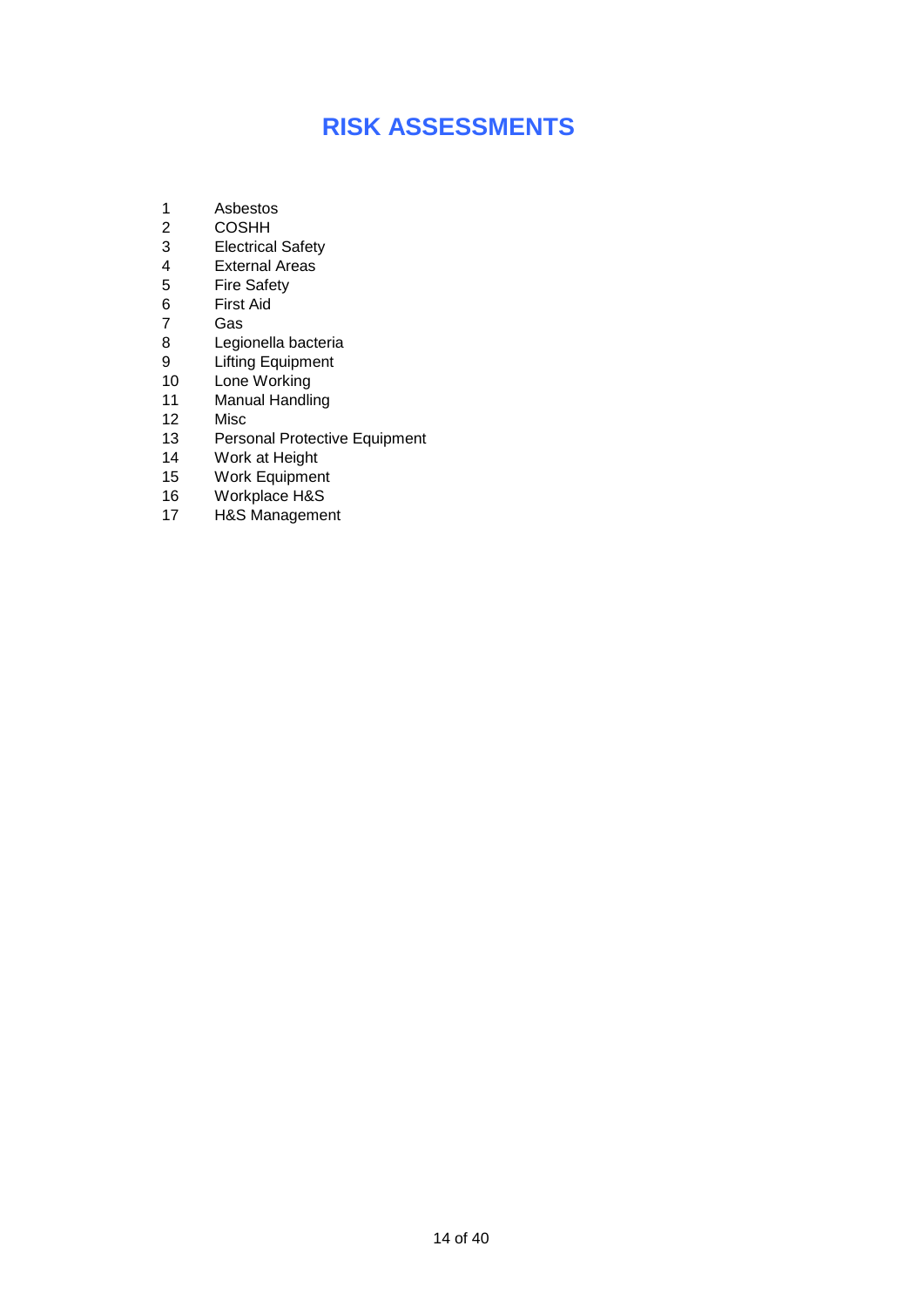#### **RISK ASSESSMENT: Asbestos**

| <b>HAZARDS:</b><br>Inhalation of asbestos fibres                                                                                                      |            |           |                                                                                                                                                                                                                                                                                                                                                                          | <b>RISK:</b><br>High |
|-------------------------------------------------------------------------------------------------------------------------------------------------------|------------|-----------|--------------------------------------------------------------------------------------------------------------------------------------------------------------------------------------------------------------------------------------------------------------------------------------------------------------------------------------------------------------------------|----------------------|
| <b>CURRENT CONTROLS</b>                                                                                                                               | <b>YES</b> | <b>NO</b> | <b>ACTION REQUIRED</b>                                                                                                                                                                                                                                                                                                                                                   | <b>PRIORITY</b>      |
| The premises have been surveyed to identify the presence of<br>asbestos by a competent person.                                                        |            | <b>No</b> | It appears that all premises have been assessed for asbestos<br>containing material however a recent incident has lead to question the<br>competence of the assessor who has subsequently gone out of<br>business. In view of the potential question over the competency we<br>recommend further assessments are undertaken on all buildings by a<br>competent assessor. |                      |
| A plan or register showing the location of all asbestos containing<br>materials and presumed asbestos containing materials will be<br>made available. |            | No.       | Prepare a written plan that sets out the location of the asbestos<br>containing material and how the risk will be managed and the steps to<br>be taken to put the plan into action. This must include informing tenants<br>of the location and the need not to disturb it. The plan and the<br>arrangements should be reviewed periodically.                             | 3                    |
| A procedure is in place to ensure that anyone liable to disturb<br>asbestos containing materials is made aware of its location.                       |            | No.       | Establish a procedure whereby any contractor liable to disturb asbestos<br>containing materials is made aware of its location. An exchange of<br>information between the Council and a contractor is essential to enable<br>the contractor to put in place adequate precautions                                                                                          | 3                    |
| Where minor work on asbestos material is carried out a risk<br>assessment is completed.                                                               |            | <b>No</b> | Before any minor work is carried out on asbestos materials, an<br>assessment of the potential exposure to asbestos must be carried out<br>by a competent person and a written plan prepared of the work<br>completed. Minor work could include decorating, hanging pictures etc.                                                                                         | 3                    |
| Asbestos containing material is labelled.                                                                                                             |            | <b>No</b> | Carry out labelling of all known asbestos containing materials.                                                                                                                                                                                                                                                                                                          |                      |

#### **Person(s) Exposed:**

| <b>IPerson</b> | All F<br>MQQC<br>,,,,<br>55 |
|----------------|-----------------------------|
| Person(s)2     | Contractors                 |
| Person(s)3     | lisitors                    |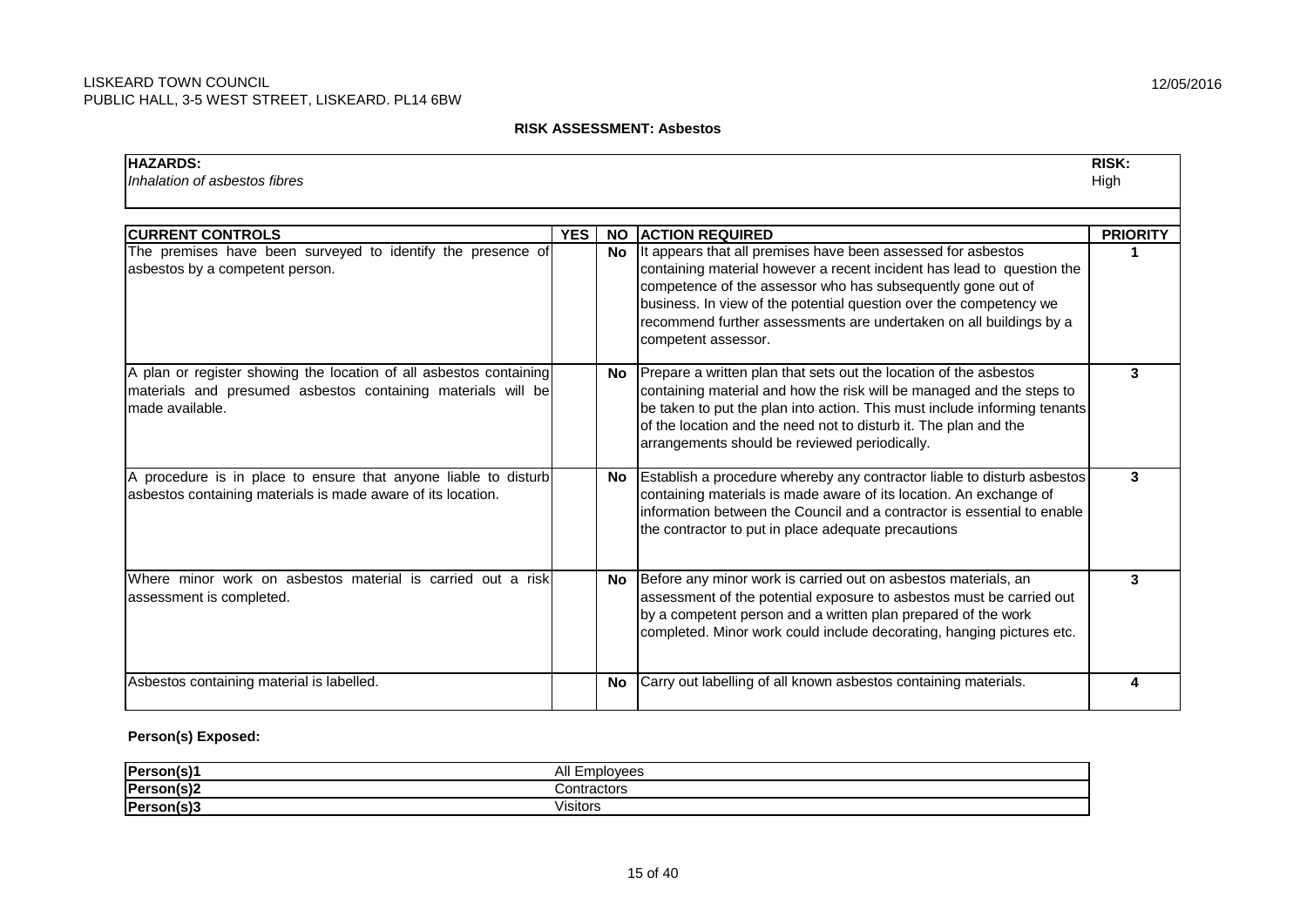#### **RISK ASSESSMENT: COSHH**

| <b>HAZARDS:</b><br>Hazardous substances including: Cleaning products, maintenance<br>items such as oils and lubricants etc.                                                                           |                   |           |                                                                                                                                                                                                                                                                                                                             | <b>RISK:</b><br>Low |
|-------------------------------------------------------------------------------------------------------------------------------------------------------------------------------------------------------|-------------------|-----------|-----------------------------------------------------------------------------------------------------------------------------------------------------------------------------------------------------------------------------------------------------------------------------------------------------------------------------|---------------------|
| <b>CURRENT CONTROLS</b>                                                                                                                                                                               |                   |           |                                                                                                                                                                                                                                                                                                                             |                     |
| A list of the hazardous substances used on the premises has been<br>Icreated.                                                                                                                         | <b>YES</b><br>Yes |           | NO ACTION REQUIRED<br>Maintain and monitor existing controls.                                                                                                                                                                                                                                                               | <b>PRIORITY</b>     |
| Health and safety data sheets have been obtained from the<br>suppliers for all substances hazardous to health used or stored.                                                                         | <b>Yes</b>        |           | Maintain and monitor existing controls.                                                                                                                                                                                                                                                                                     |                     |
| An assessment of the health risk to each employee for each<br>Ihazardous substance has been carried out.                                                                                              |                   | No.       | Carry out a COSHH Assessment for each hazardous substance in use<br>or created.                                                                                                                                                                                                                                             | 3                   |
| Procedures are in place to ensure that work liable to expose<br>employees to substances hazardous to health is not carried out<br>unless a suitable and sufficient COSHH assessment has been<br>made. |                   | <b>No</b> | Develop a management system that ensures before any hazardous<br>substance is taken into use a COSHH assessment is first completed<br>and any actions determined put into place.                                                                                                                                            | 3                   |
| Training is provided in the use of hazardous substances.                                                                                                                                              |                   | <b>No</b> | Provide training for relevant employees that use hazardous substances.                                                                                                                                                                                                                                                      | 3                   |
| Training records are kept for each employee.                                                                                                                                                          |                   | <b>No</b> | Record all training and information given to employees on the use of<br>hazardous substances.                                                                                                                                                                                                                               | 3                   |
| Substances hazardous to health are stored safely.                                                                                                                                                     |                   | No.       | It was not clear what hazardous substances were used at the time of<br>the meeting however cleaning products can have health effects which<br>need to be considered when using and storing them. Certain items may<br>react in a fire with others and should be stored safely. Refer to the data<br>sheets for information. | 3                   |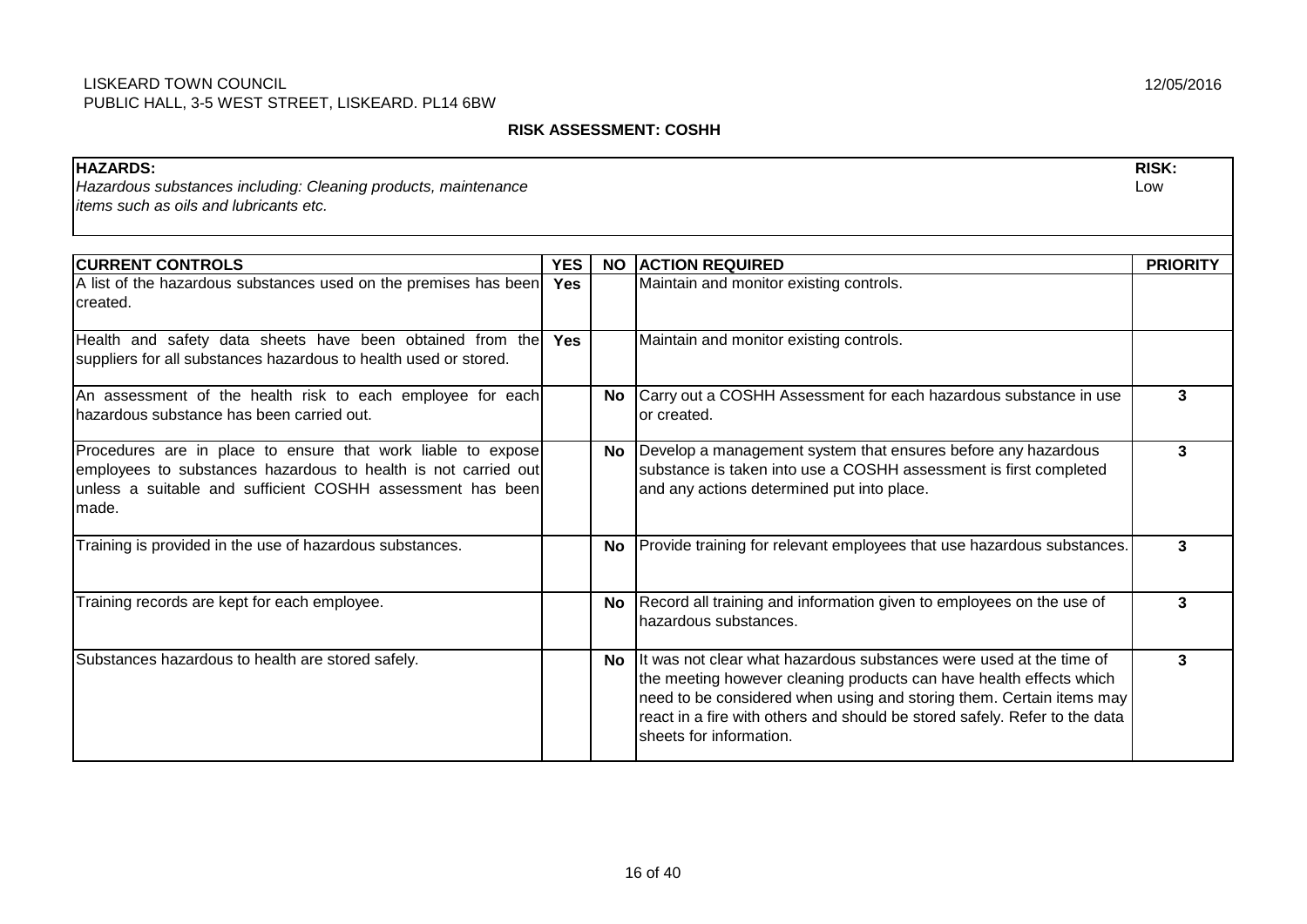| <b>CURRENT CONTROLS</b>                                        | <b>YES</b> | <b>NO IACTION REQUIRED</b>              | <b>PRIORITY</b> |
|----------------------------------------------------------------|------------|-----------------------------------------|-----------------|
| Protective clothing and equipment is provided to the employees | Yes        | Maintain and monitor existing controls. |                 |
| Jexposed to hazardous substances.                              |            |                                         |                 |
|                                                                |            |                                         |                 |

#### **Person(s) Exposed:**

| <b>IPerson</b> | <br>Inon<br>111 IC<br>υιαι<br>. .<br>wu |
|----------------|-----------------------------------------|
| <b>IPerson</b> | e Stafi                                 |
| ,,,            | Maintenance                             |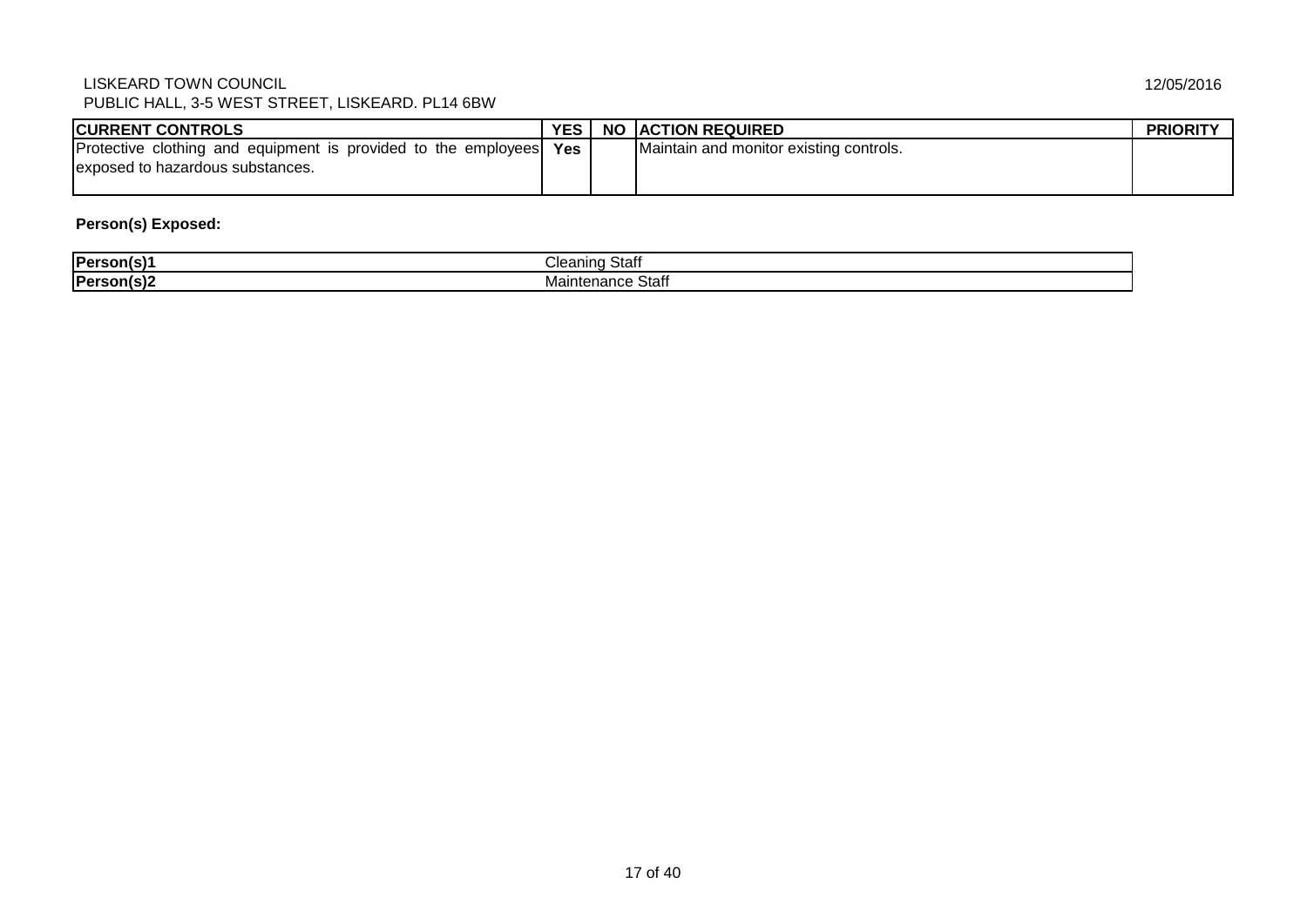#### **RISK ASSESSMENT: Electrical Safety**

| <b>HAZARDS:</b>                                                       |            |           |                                         | <b>RISK:</b>    |
|-----------------------------------------------------------------------|------------|-----------|-----------------------------------------|-----------------|
| Electric shock                                                        |            |           |                                         | Low             |
| Fire                                                                  |            |           |                                         | Low             |
|                                                                       |            |           |                                         |                 |
|                                                                       |            |           |                                         |                 |
| <b>CURRENT CONTROLS</b>                                               | <b>YES</b> | <b>NO</b> | <b>ACTION REQUIRED</b>                  | <b>PRIORITY</b> |
| The fixed electrical wiring has been tested and a current certificate | <b>Yes</b> |           | Maintain and monitor existing controls. |                 |
| of inspection is kept on file.                                        |            |           |                                         |                 |
|                                                                       |            |           |                                         |                 |
| Inspection and testing of all portable electrical appliances is       | <b>Yes</b> |           | Maintain and monitor existing controls. |                 |
| regularly undertaken by a competent person.                           |            |           |                                         |                 |
|                                                                       |            |           |                                         |                 |
| There is an inventory of all portable electrical appliances in use.   | Yes        |           | Maintain and monitor existing controls. |                 |
|                                                                       |            |           |                                         |                 |
| All recommendations from the fixed electrical wiring certificate have | <b>Yes</b> |           | Maintain and monitor existing controls. |                 |
| been completed                                                        |            |           |                                         |                 |
|                                                                       |            |           |                                         |                 |
| Adequate electrical sockets are available throughout the premises     | <b>Yes</b> |           | Maintain and monitor existing controls. |                 |
| to minimise the need to have multi-point adapter sockets or trailing  |            |           |                                         |                 |
| cables.                                                               |            |           |                                         |                 |
|                                                                       |            |           |                                         |                 |
| Employees who carry out electrical work are competent to do so.       | <b>Yes</b> |           | Maintain and monitor existing controls. |                 |
|                                                                       |            |           |                                         |                 |
| Electrical switchgear areas are free from storage of combustible      | <b>Yes</b> |           | Maintain and monitor existing controls. |                 |
| products.                                                             |            |           |                                         |                 |
|                                                                       |            |           |                                         |                 |

## **Person(s) Exposed:**

| <b>IPerson</b><br>$-$ 61.   | All E<br>1000<br>טסא             |
|-----------------------------|----------------------------------|
| <b>IPerson</b>              | `ontro <i>o</i> tr<br>™itiaCtor∈ |
| <b>IPerson</b><br>.<br>. יש | <br>/isitors                     |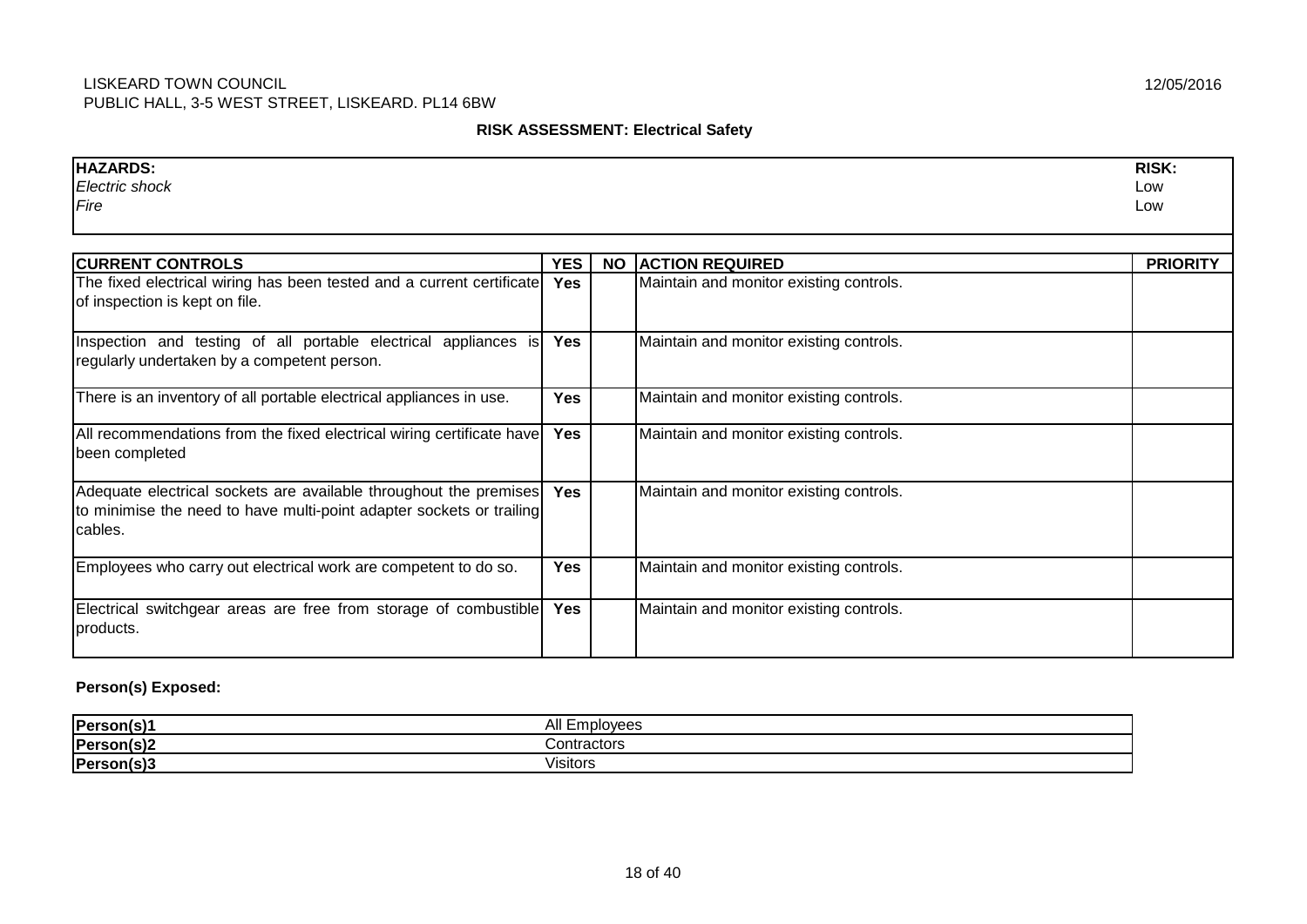#### **RISK ASSESSMENT: External Areas**

| <b>HAZARDS:</b>                   | <b>RISK:</b> |
|-----------------------------------|--------------|
| Failure of equipment              | Medium       |
| Vandalism                         | Medium       |
| <b>Falling trees and branches</b> |              |

| <b>CURRENT CONTROLS</b>                                                                | <b>YES</b> | <b>NO</b> | <b>ACTION REQUIRED</b>                                                                                                                                                                                                                                                       | <b>PRIORITY</b> |
|----------------------------------------------------------------------------------------|------------|-----------|------------------------------------------------------------------------------------------------------------------------------------------------------------------------------------------------------------------------------------------------------------------------------|-----------------|
| Areas under the custody and control of the Council have been Yes<br>lidentified        |            |           | Maintain and monitor existing controls.                                                                                                                                                                                                                                      |                 |
| Play areas are subject to an annual inspection by a trained Yes<br>competent inspector |            |           | Maintain and monitor existing controls.                                                                                                                                                                                                                                      |                 |
| Play equipment is also subject to an documented inspection at Yes<br>least weekly      |            |           | Maintain and monitor existing controls.                                                                                                                                                                                                                                      |                 |
| External areas, grounds, walkways are subject to regular inspection                    |            | No        | The areas and equipment around the Town should be subject to<br>inspection the frequency of which can be determined by risk<br>assessment e.g. the memorial and Pipewell may be inspected monthly<br>whereas Rapson Field and Thorn Park need a more frequent<br>inspection. |                 |

**Person(s) Exposed:**

**Person(s)1** Visitors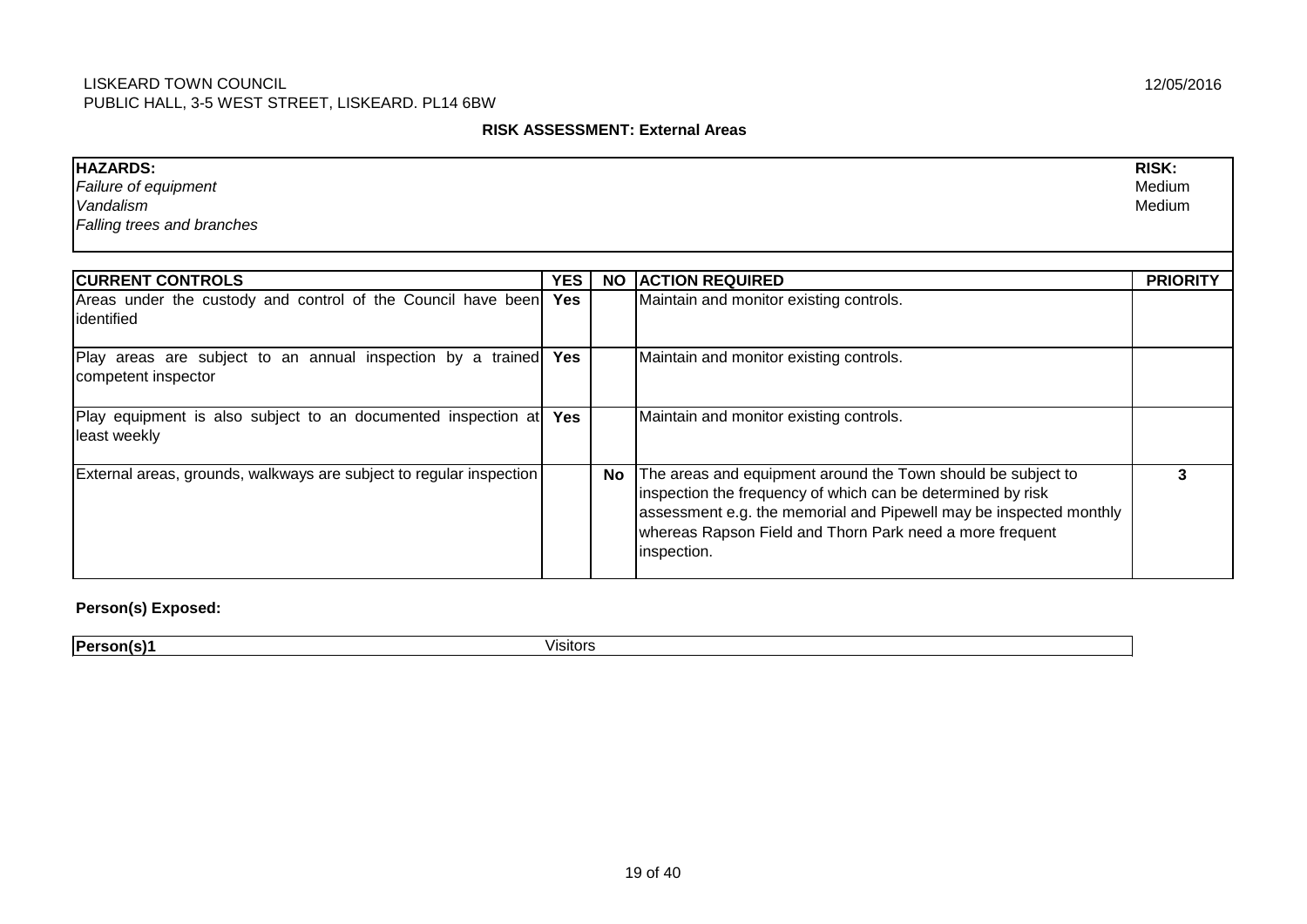#### **RISK ASSESSMENT: Fire Safety**

| <b>HAZARDS:</b>                                                                                                   |            |           |                                                                                                                                                                                                                                                                                                                                                                                                                                                                                             | <b>RISK:</b>         |
|-------------------------------------------------------------------------------------------------------------------|------------|-----------|---------------------------------------------------------------------------------------------------------------------------------------------------------------------------------------------------------------------------------------------------------------------------------------------------------------------------------------------------------------------------------------------------------------------------------------------------------------------------------------------|----------------------|
| <b>Sources of Ignition:</b>                                                                                       |            |           |                                                                                                                                                                                                                                                                                                                                                                                                                                                                                             |                      |
| electricity including portable appliances                                                                         |            |           |                                                                                                                                                                                                                                                                                                                                                                                                                                                                                             | Medium               |
| gas fired equipment                                                                                               |            |           |                                                                                                                                                                                                                                                                                                                                                                                                                                                                                             | Low                  |
| smoking                                                                                                           |            |           |                                                                                                                                                                                                                                                                                                                                                                                                                                                                                             | Low                  |
| Combustible material:<br>paper, packaging, fixtures and furnishings                                               |            |           |                                                                                                                                                                                                                                                                                                                                                                                                                                                                                             | Medium               |
|                                                                                                                   |            |           |                                                                                                                                                                                                                                                                                                                                                                                                                                                                                             |                      |
| <b>CURRENT CONTROLS</b>                                                                                           | <b>YES</b> | <b>NO</b> | <b>ACTION REQUIRED</b>                                                                                                                                                                                                                                                                                                                                                                                                                                                                      | <b>PRIORITY</b>      |
| A specific fire risk assessment has been carried out on each of the Yes<br>premises.                              |            |           | Maintain and monitor existing controls.                                                                                                                                                                                                                                                                                                                                                                                                                                                     |                      |
| The fire risk assessment is reviewed periodically.                                                                |            | <b>No</b> | It is recommended to review your fire assessment annually or more<br>frequently if you make significant changes to the building. We consider<br>the assessment for the Public Hall should be reviewed as there<br>appears to be a good case for an automatic fire alarm throughout<br>bearing in mind the potential for having 300 visitors. Early detection<br>would be essential. At present it appears the under stage area is the<br>only detection in the building. See report in 2014 | $\blacktriangleleft$ |
| The recommendations from your fire risk assessment have been<br>implemented.                                      | Yes        |           | Maintain and monitor existing controls.                                                                                                                                                                                                                                                                                                                                                                                                                                                     |                      |
| A fire evacuation plan has been prepared and all employees are<br>familiar with their role in its implementation. | Yes        |           | Maintain and monitor existing controls.                                                                                                                                                                                                                                                                                                                                                                                                                                                     |                      |
| All employees have been given instructions and training in the fire<br>evacuation plan.                           |            | <b>No</b> | Whilst the Council does have an evacuation plan it should be reviewed<br>to ensure it is sufficient for each of the buildings i.e. the Public Hall's<br>plan will be different from the Museum's. Also the Public Hall will have a<br>different plan for an evening with entertainment (300 visitors) to the one<br>were there is a smaller event such as a Council Meeting. All employees<br>should be aware of their role. The Museum staff are unaware of their<br>roles.                | $\overline{2}$       |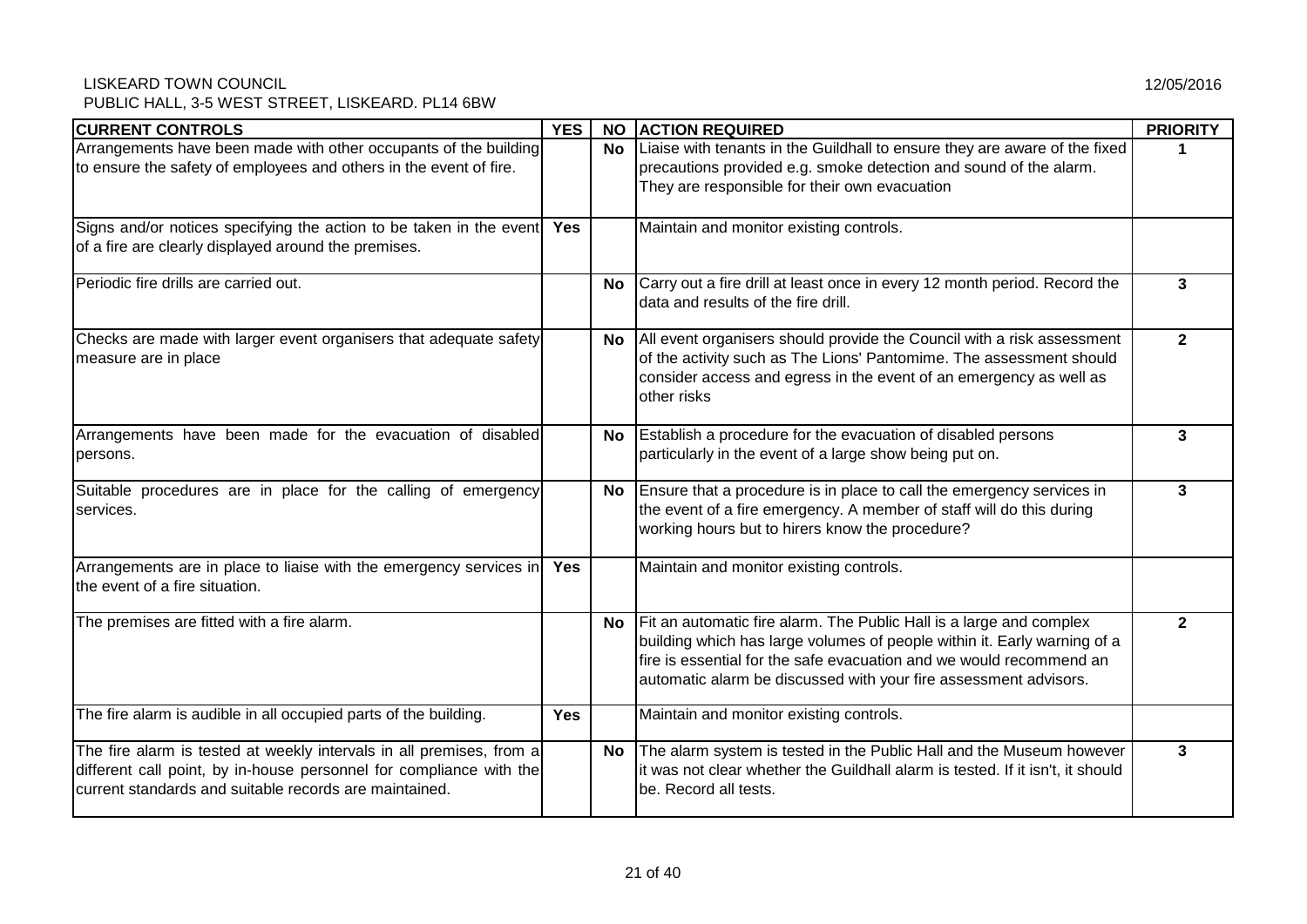## LISKEARD TOWN COUNCIL

PUBLIC HALL, 3-5 WEST STREET, LISKEARD. PL14 6BW

| <b>CURRENT CONTROLS</b>                                                                         | <b>YES</b> | <b>NO</b> | <b>ACTION REQUIRED</b>                                                                                                                                                                                                   | <b>PRIORITY</b> |
|-------------------------------------------------------------------------------------------------|------------|-----------|--------------------------------------------------------------------------------------------------------------------------------------------------------------------------------------------------------------------------|-----------------|
| The fire alarm system is tested and maintained by a competent<br>person/company.                | Yes        |           | Maintain and monitor existing controls.                                                                                                                                                                                  |                 |
| A designated fire assembly point has been provided.                                             | <b>Yes</b> |           | Maintain and monitor existing controls.                                                                                                                                                                                  |                 |
| Self closing fire resistant doors are fitted to protect fire escape<br>routes.                  | <b>Yes</b> |           | Maintain and monitor existing controls.                                                                                                                                                                                  |                 |
| All self closing fire resistant doors are functioning correctly.                                |            | No        | Several fire doors were not shutting properly and do not have either<br>intumescent strips or smoke retardant foam around them. They do not<br>form an effective seal and will not stop fire travelling                  | $\mathbf{2}$    |
| Staircases have colour contrasting stair nosings.                                               |            | No        | Consider replacing the stair nosings with colour contrasting ones. This<br>is mainly in the Guildhall but other staircases could benefit from being<br>more visible. Also the external granite stairs in the Public Hall | 5               |
| A choice of escape route is provided and these can be reached<br>within 1 minute.               | Yes        |           | Maintain and monitor existing controls.                                                                                                                                                                                  |                 |
| Means of escape routes within the building and final exits have<br>adequate emergency lighting. | <b>Yes</b> |           | Maintain and monitor existing controls.                                                                                                                                                                                  |                 |
| The emergency lighting system is tested regularly.                                              | <b>Yes</b> |           | Maintain and monitor existing controls.                                                                                                                                                                                  |                 |
| Fire doors leading to staircases have a vision panel                                            |            | No.       | The fire door leading to from the Council chamber should have a vision<br>panel to prevent it being opened into the path of another escapee from<br>a different room                                                     | $\mathbf{3}$    |
| Fire evacuation is adequate in all premises                                                     |            | No        | Review the level of lighting in the clock tower. The emergency lighting<br>stops before the top. This may be adequate to light the entire area but it<br>should be checked                                               | 4               |
| An adequate amount of fire extinguishers have been provided.                                    |            | No.       | The Long Room has no extinguishers and nor does the kitchen beside                                                                                                                                                       | 3               |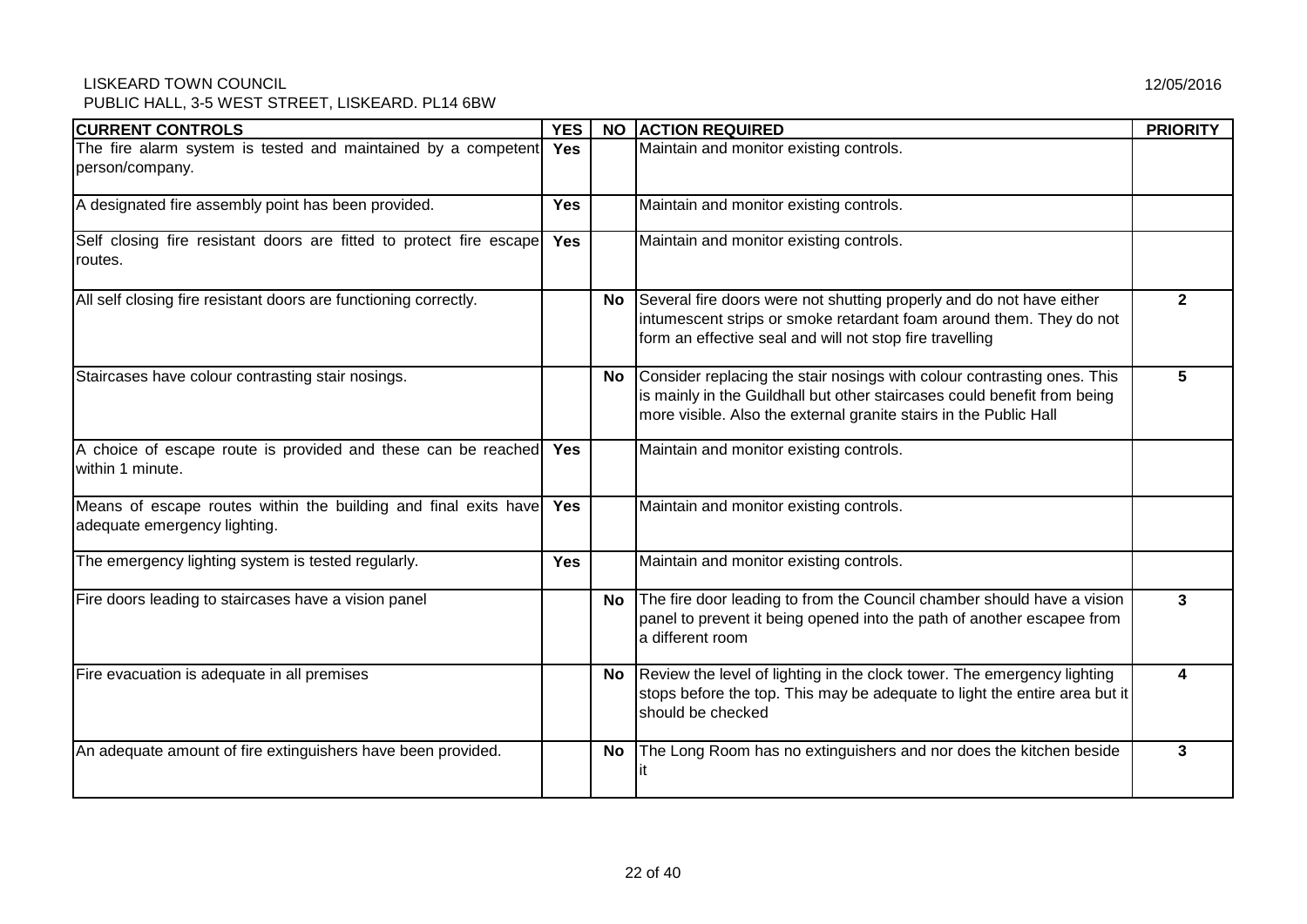## LISKEARD TOWN COUNCIL

PUBLIC HALL, 3-5 WEST STREET, LISKEARD. PL14 6BW

| <b>CURRENT CONTROLS</b>                                                                                           | YES        | <b>NO</b> | <b>ACTION REQUIRED</b>                                                                                                                                                                                                    | <b>PRIORITY</b> |
|-------------------------------------------------------------------------------------------------------------------|------------|-----------|---------------------------------------------------------------------------------------------------------------------------------------------------------------------------------------------------------------------------|-----------------|
| All fire extinguishers are annually inspected and serviced by a<br>competent person.                              |            | No        | Although the fire extinguishers are maintained there appears to be one<br>or two missing from certain areas such as the Long Room. Review the<br>level of extinguishers with your fire assessor.                          | 3               |
| Employees have been trained on the operational use of portable<br>fire extinguishers.                             |            | <b>No</b> | Train employees to use fire extinguishers so they can recognise the<br>different types of fire extinguishers provided, know what sort of fire they<br>are to be used on, and how to operate them quickly and efficiently. |                 |
| A fire blanket is provided in the kitchens.                                                                       | Yes        |           | Maintain and monitor existing controls.                                                                                                                                                                                   |                 |
| Fire safety signs conform to the requirements of the Health and<br>Safety (Safety Signs and Signals) Regulations. | Yes        |           | Maintain and monitor existing controls.                                                                                                                                                                                   |                 |
| All lifts are signed as to the prohibition of their use in event of a<br>fire/emergency.                          | <b>Yes</b> |           | Maintain and monitor existing controls.                                                                                                                                                                                   |                 |

## **Person(s) Exposed:**

| <b>IPers</b> | .  .<br>מ∧ר<br>.    |
|--------------|---------------------|
| 'Darconi     | .<br>.<br>⊇ Visito∟ |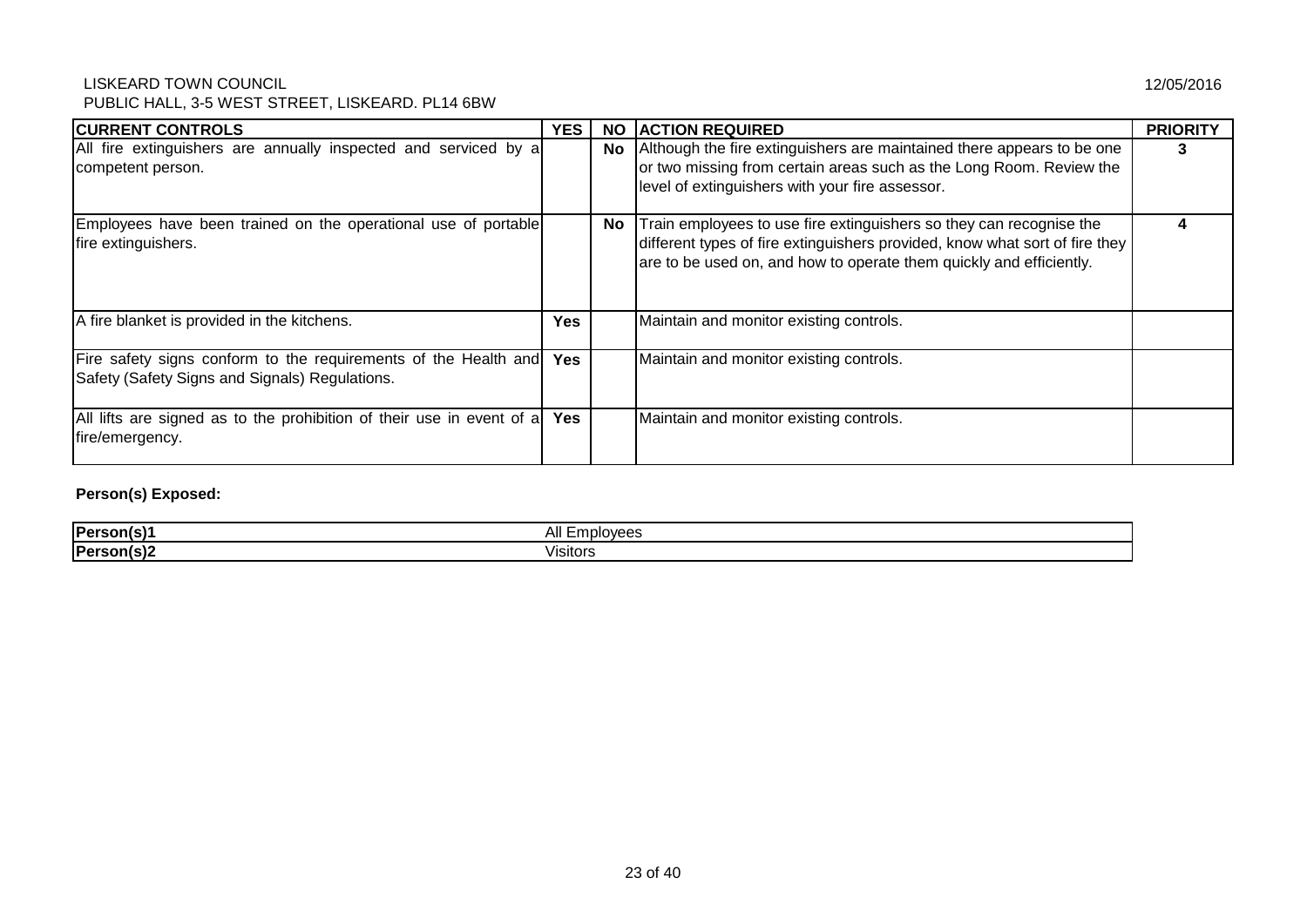#### **RISK ASSESSMENT: First Aid**

| <b>HAZARDS:</b><br><b>RISK:</b><br>Delayed administration of first aid may lead to the consequences of injuries/ill<br>Low<br>health being exacerbated. |            |           |                                         |                 |  |
|---------------------------------------------------------------------------------------------------------------------------------------------------------|------------|-----------|-----------------------------------------|-----------------|--|
| <b>CURRENT CONTROLS</b>                                                                                                                                 | <b>YES</b> | <b>NO</b> | <b>ACTION REQUIRED</b>                  | <b>PRIORITY</b> |  |
| An adequate number of Appointed Persons for first aid are Yes<br>provided.                                                                              |            |           | Maintain and monitor existing controls. |                 |  |
| First aid boxes are provided at key locations accessible to all Yes<br>employees.                                                                       |            |           | Maintain and monitor existing controls. |                 |  |
| Persons have been nominated to take charge of the first aid kits Yes<br>and ensure they are kept fully stocked.                                         |            |           | Maintain and monitor existing controls. |                 |  |

**Person(s) Exposed:**

**Person(s)1** All Employees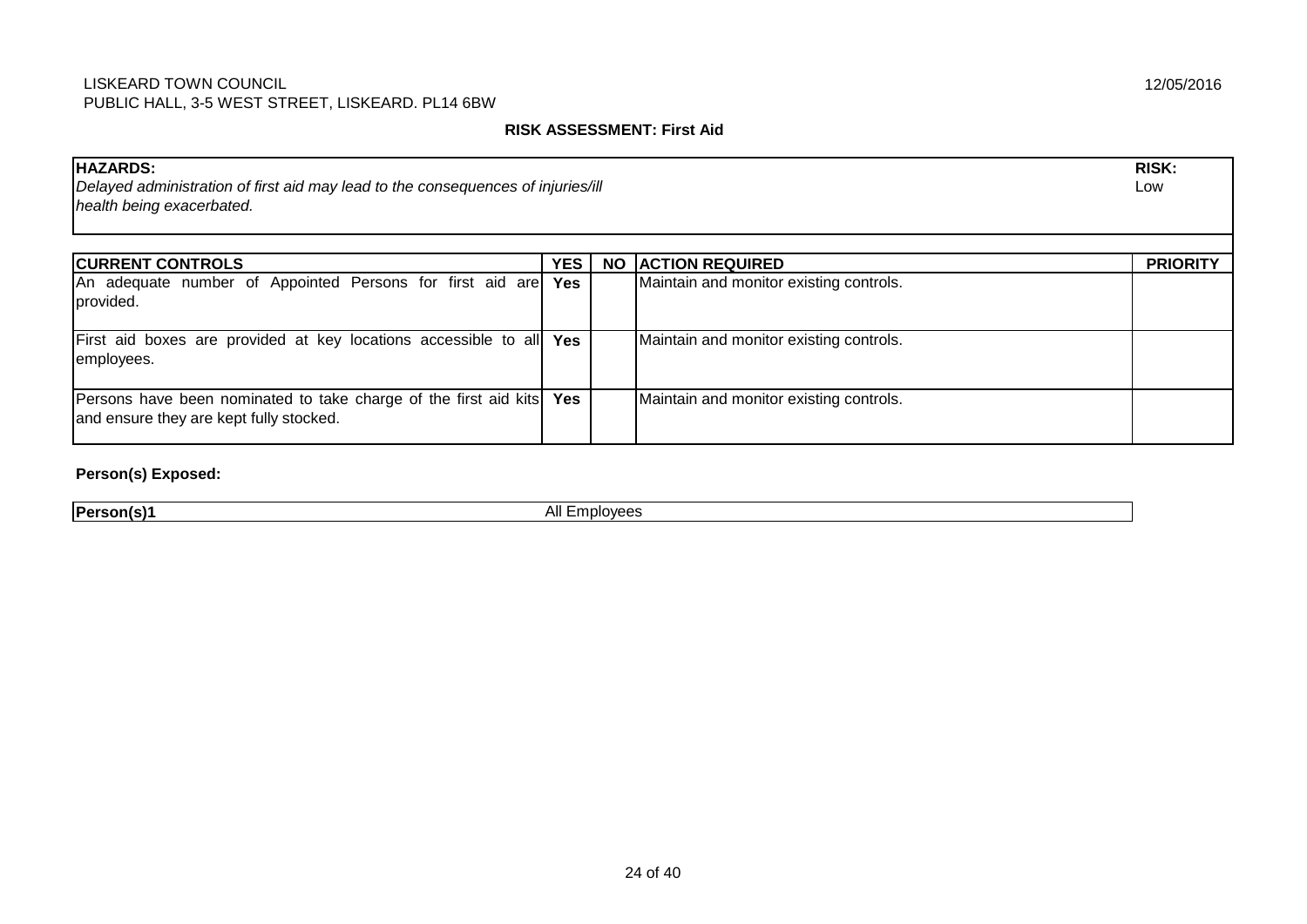#### **RISK ASSESSMENT: Gas**

| <b>HAZARDS:</b><br><i><b>IFire</b></i><br>Explosion                                                                           |            |           |                                         | <b>RISK:</b><br>Low<br>Low |
|-------------------------------------------------------------------------------------------------------------------------------|------------|-----------|-----------------------------------------|----------------------------|
| <b>CURRENT CONTROLS</b>                                                                                                       | YES        | <b>NO</b> | <b>ACTION REQUIRED</b>                  | <b>PRIORITY</b>            |
| The premises' gas appliances and installation/supply pipes are<br>subject to regular annual inspection by a competent person. | Yes        |           | Maintain and monitor existing controls. |                            |
| Records are maintained of the inspection and servicing of gas<br>appliances and installation.                                 | <b>Yes</b> |           | Maintain and monitor existing controls. |                            |
| Gas pipework is protected from damage by vehicles by the<br>provision of robust barriers or is safe by position.              | Yes        |           | Maintain and monitor existing controls. |                            |

**Person(s) Exposed:**

**Person(s)1** All Employees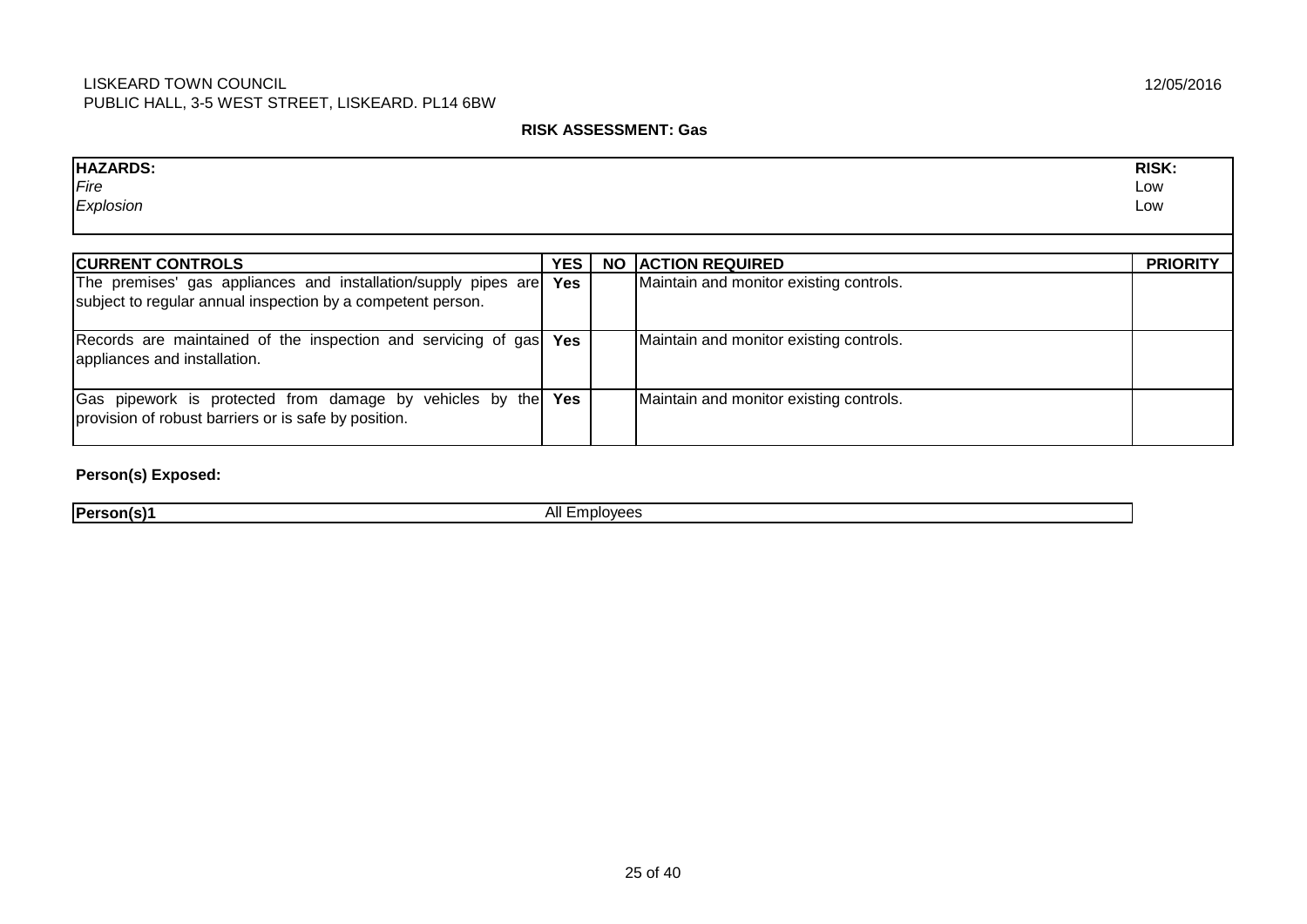#### **RISK ASSESSMENT: Legionella Bacteria**

| <b>HAZARDS:</b><br><b>RISK:</b><br>Medium<br>Inhalation of legionella bacteria<br>The multiplication of legionella in domestic water systems<br>Medium<br>The release of water spray from taps, showers, spas or whirlpools, pools and hydrotherapy pools, humidifiers, fountains, evaporative condensers, cooling<br>Medium<br>towers. |            |           |                                                                                                                                                                                                                                                           |                 |
|-----------------------------------------------------------------------------------------------------------------------------------------------------------------------------------------------------------------------------------------------------------------------------------------------------------------------------------------|------------|-----------|-----------------------------------------------------------------------------------------------------------------------------------------------------------------------------------------------------------------------------------------------------------|-----------------|
| <b>CURRENT CONTROLS</b>                                                                                                                                                                                                                                                                                                                 | <b>YES</b> | <b>NO</b> | <b>ACTION REQUIRED</b>                                                                                                                                                                                                                                    | <b>PRIORITY</b> |
| The premises have been assessed to identify potential sources of<br>legionella growth and dissemination.                                                                                                                                                                                                                                |            | No        | Each building should be assessed for the presence or likelihood of<br>Legionella                                                                                                                                                                          | 3               |
| Cold water entering the building and stored in tanks is monitored to<br>ensure that it is not at a temperature to prevent the growth of<br>legionella bacteria.                                                                                                                                                                         |            | No        | Carry out a monthly check on the cold water entering the building and<br>cold water at locations around the premises to verify that the<br>temperature is below 20°C, the minimum growth temperature for<br>legionella bacteria. Record all readings.     | 3               |
| Hot water temperature is monitored to ensure that it is at a<br>temperature to prevent the growth of legionella bacteria.                                                                                                                                                                                                               |            |           | No Carry out a monthly check on hot water outlets in rotation to verify that<br>the hot water in circulation is above 50°C. Record all readings.                                                                                                          | 3               |
| The domestic water system is subject to routine maintenance.                                                                                                                                                                                                                                                                            |            | No        | Water systems should be disinfected before being taken into service<br>and after shut downs of five or more days. Water systems should be<br>disinfected periodically (normally annually) by chlorination or by<br>temporarily raising water temperature. | 4               |

**Person(s) Exposed:**

**Person(s)1** Visitors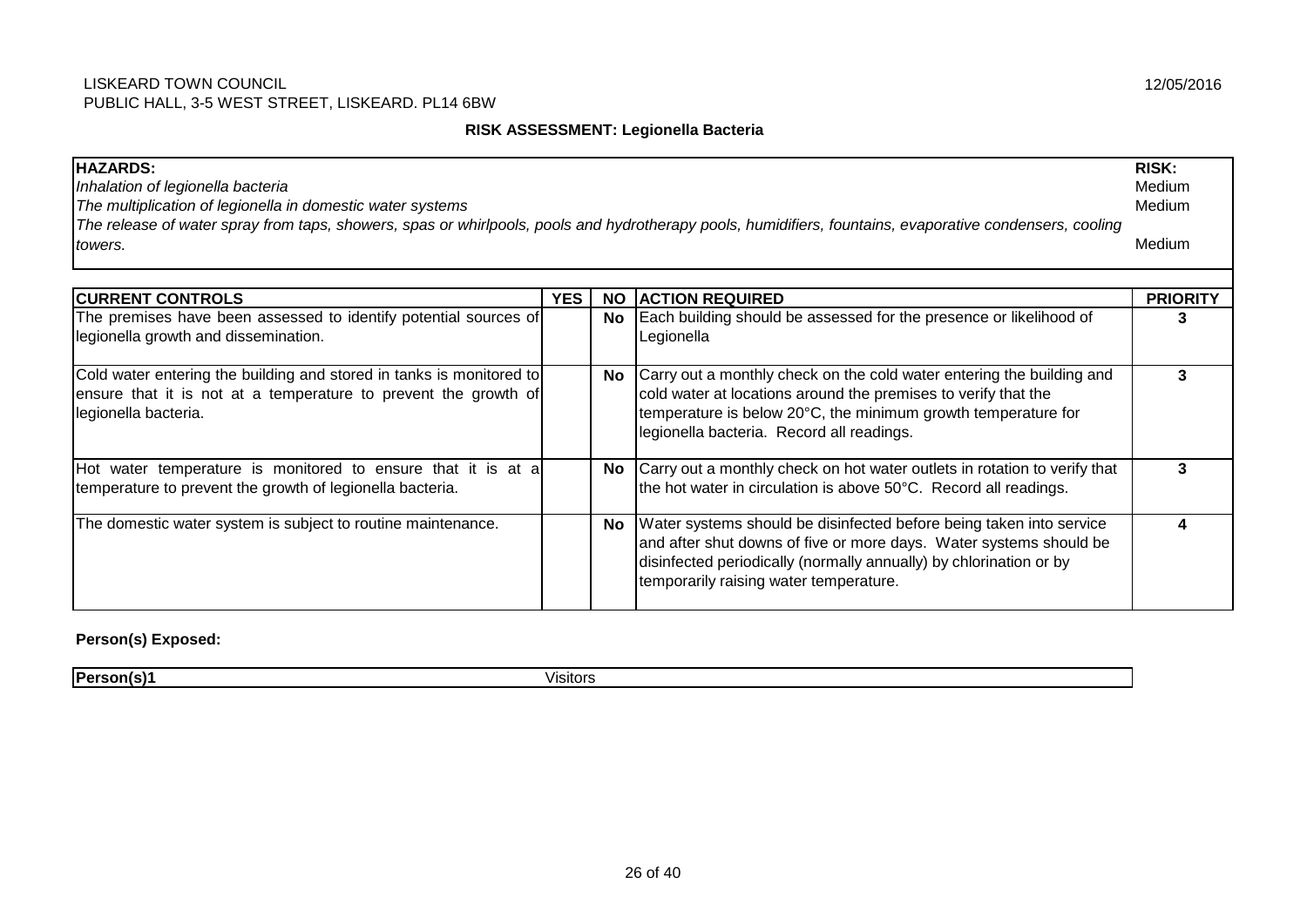#### **RISK ASSESSMENT: Lifting Equipment**

| <b>HAZARDS:</b>                                                        |            |           |                                         | <b>RISK:</b>    |
|------------------------------------------------------------------------|------------|-----------|-----------------------------------------|-----------------|
| Passenger Lift in the Museum, Dumb Waiter in Public Hall and           |            |           |                                         |                 |
| Stair Lifts in Public Hall                                             |            |           |                                         | Low             |
|                                                                        |            |           |                                         |                 |
| <b>CURRENT CONTROLS</b>                                                | <b>YES</b> | <b>NO</b> | <b>ACTION REQUIRED</b>                  | <b>PRIORITY</b> |
| All lifting equipment (including accessories) are sufficiently strong, | <b>Yes</b> |           | Maintain and monitor existing controls. |                 |
| stable and suitable for use.                                           |            |           |                                         |                 |
| Emergency arrangements have been established.                          | <b>Yes</b> |           | Maintain and monitor existing controls. |                 |
| Lifting equipment is serviced to ensure it is maintained in a safe     | <b>Yes</b> |           | Maintain and monitor existing controls. |                 |
| condition.                                                             |            |           |                                         |                 |
| Lifting equipment has an examination scheme drawn up by                | Yes        |           | Maintain and monitor existing controls. |                 |
| competent person.                                                      |            |           |                                         |                 |
| Equipment used is subject to thorough examination at least Yes         |            |           | Maintain and monitor existing controls. |                 |
| annually or every 6 months (if lifting people) or more frequent is     |            |           |                                         |                 |
| specified by examination scheme.                                       |            |           |                                         |                 |
| Thorough examination reports are submitted to the company              | <b>Yes</b> |           | Maintain and monitor existing controls. |                 |
| detailing results of inspection and any actions required.              |            |           |                                         |                 |

**Person(s) Exposed:**

| <b>IPers</b>           | ۹I<br>$\sim$<br>uu |
|------------------------|--------------------|
| <b>IPers</b><br>.<br>- | <br>Visitors       |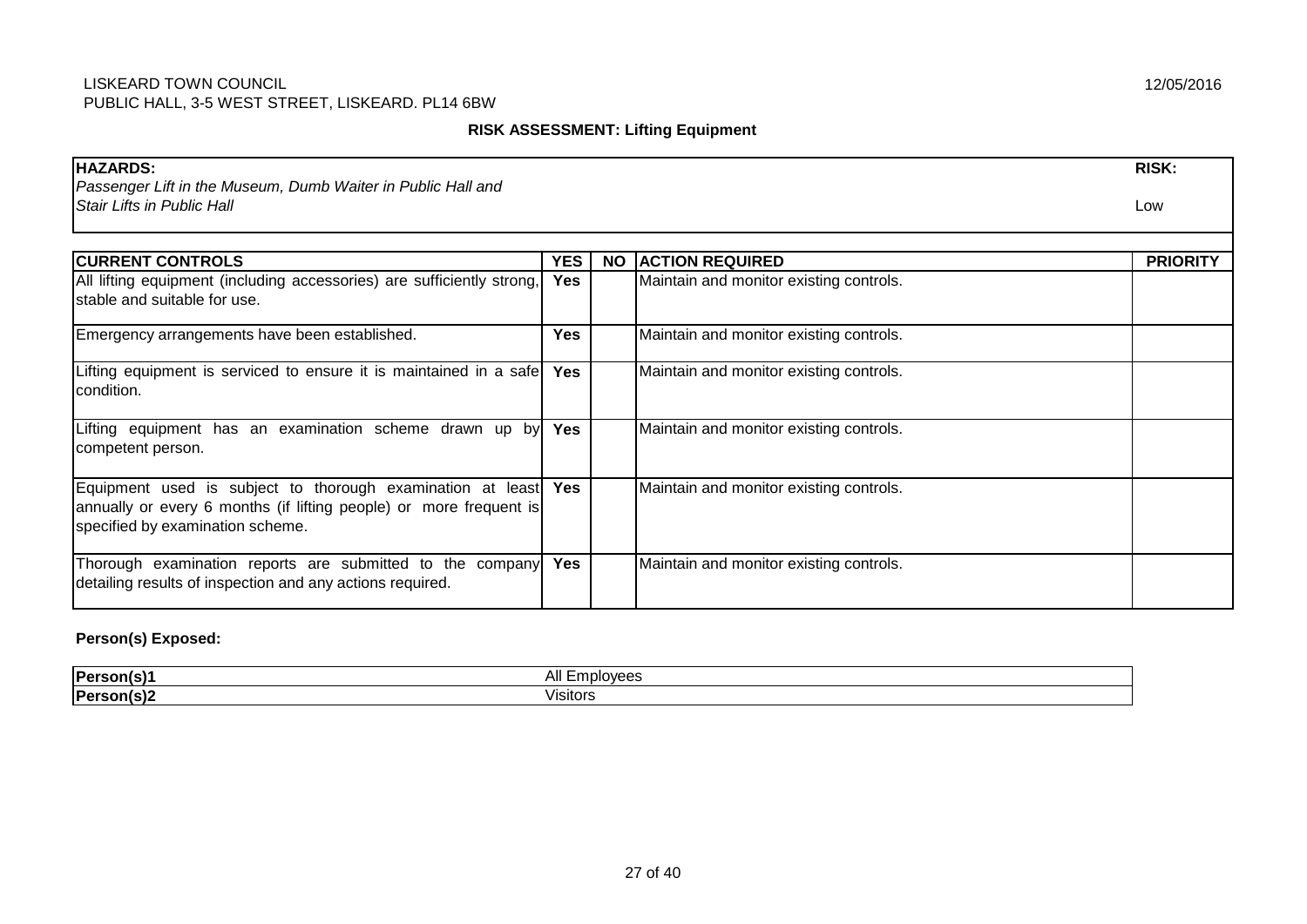#### **RISK ASSESSMENT: Lone Working**

| <b>HAZARDS:</b>                                                                                                                                   |            |           |                                                                                                                                                                                                | <b>RISK:</b>    |  |
|---------------------------------------------------------------------------------------------------------------------------------------------------|------------|-----------|------------------------------------------------------------------------------------------------------------------------------------------------------------------------------------------------|-----------------|--|
| Lone Working in: Public toilets cleaning, office after hours etc.                                                                                 |            |           |                                                                                                                                                                                                |                 |  |
| Delayed access to first aid / emergency services                                                                                                  |            |           |                                                                                                                                                                                                | Medium          |  |
| Unsafe use of work equipment, manual handling                                                                                                     |            |           |                                                                                                                                                                                                | Medium          |  |
| Lack of supervision.                                                                                                                              |            |           |                                                                                                                                                                                                | Medium          |  |
| Violence / aggression                                                                                                                             |            |           |                                                                                                                                                                                                |                 |  |
|                                                                                                                                                   |            |           |                                                                                                                                                                                                |                 |  |
| <b>CURRENT CONTROLS</b>                                                                                                                           | <b>YES</b> | <b>NO</b> | <b>ACTION REQUIRED</b>                                                                                                                                                                         | <b>PRIORITY</b> |  |
| An assessment of lone working activities has been undertaken                                                                                      |            |           | No Undertake a risk assessment which covers work undertaken by lone<br>workers. This should include the WC cleaner as well as the Foresters<br>Hall cleaner and various other Council workers. | 3               |  |
| Where lone working is required when dark or at night this has been<br>Icovered in the risk assessment                                             |            | No l      | Ensure working when dark or at night is covered in the lone working<br>risk assessment.                                                                                                        | 3               |  |
| Where young workers, women, new or expectant mothers or<br>disabled workers are at greater risk, this has been covered in the<br>risk assessment. |            |           | Risk assessment of young workers, women, new and expectant<br>mothers and disabled should be included to ensure they are not put at<br>any greater risk when working alone.                    | 3               |  |
| Where potential violence / criminal activity may be involved, this<br>has been covered in the risk assessment.                                    |            | No l      | Ensure risk assessment for lone working covers where potential<br>violence / criminal activity may place workers at higher risk.                                                               | 3               |  |
| Staff have been consulted on lone working either directly or via<br>representatives.                                                              |            | <b>No</b> | Arrangements should be put in place to consult with staff on lone<br>working either via a health and safety committee or directly.                                                             | 3               |  |

## **Person(s) Exposed:**

| <b>IPerson</b>       | All<br>$\sim$ 11/2 $\sim$<br>. |
|----------------------|--------------------------------|
| <b>IPerson</b><br>,, | Staf<br>$ -$<br><b>Aning</b>   |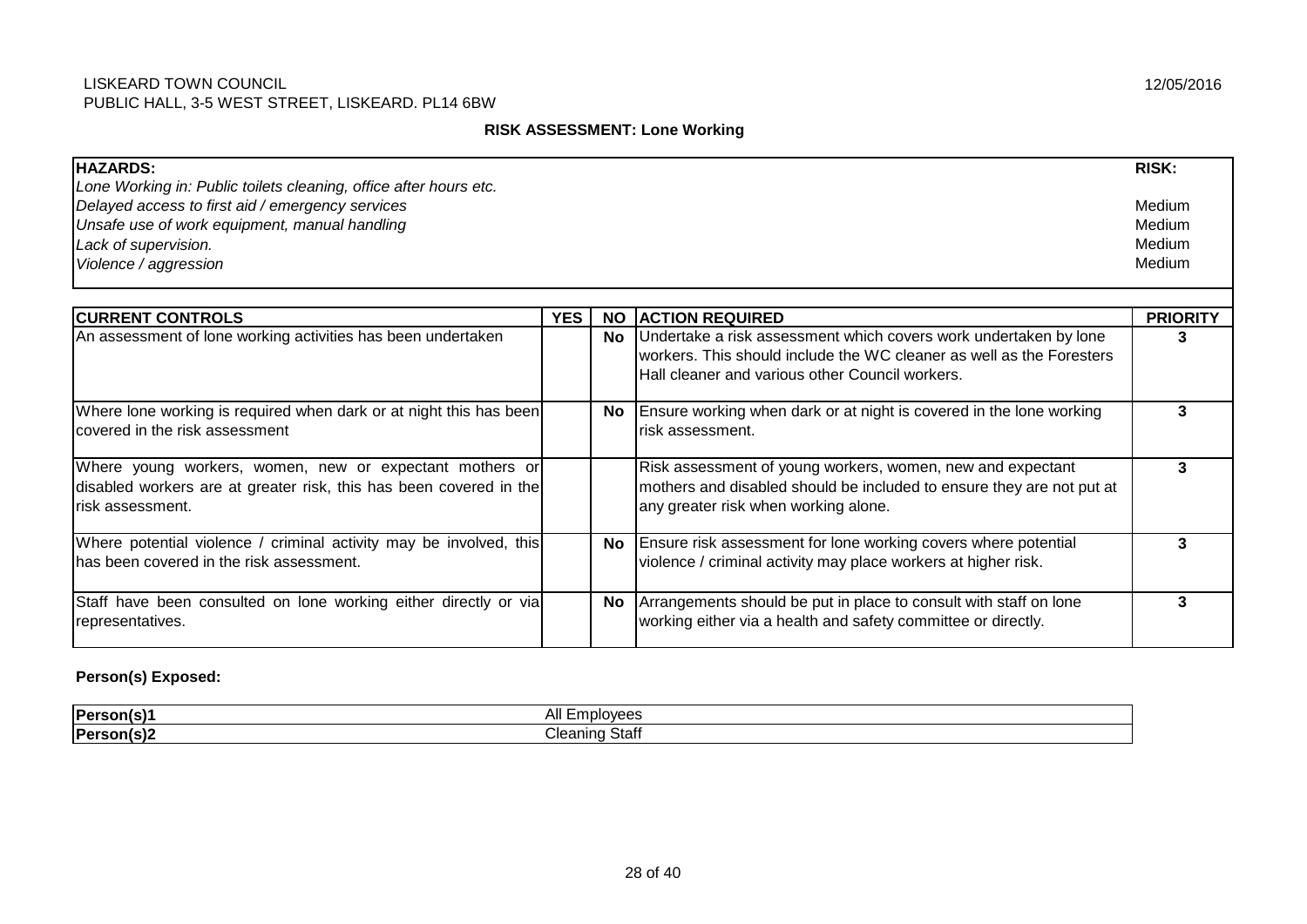#### **RISK ASSESSMENT: Manual Handling**

| <b>HAZARDS:</b><br>Musculoskeletal injuries arising from: Moving equipment, chairs<br>and tables etc. |            |           |                                                                                                                                                                                                                                                           | <b>RISK:</b><br>Medium |
|-------------------------------------------------------------------------------------------------------|------------|-----------|-----------------------------------------------------------------------------------------------------------------------------------------------------------------------------------------------------------------------------------------------------------|------------------------|
| <b>CURRENT CONTROLS</b>                                                                               | <b>YES</b> | <b>NO</b> | <b>ACTION REQUIRED</b>                                                                                                                                                                                                                                    | <b>PRIORITY</b>        |
| Wherever practical the manual handling of loads likely to result in a<br>risk of injury is avoided.   | <b>Yes</b> |           | Maintain and monitor existing controls.                                                                                                                                                                                                                   |                        |
| Manual handling assessments have been completed.                                                      |            | No.       | Identify activities likely to give rise to a manual handling injury and avoid<br>these activities being carried out. Where tasks cannot be avoided then<br>each task must be assessed to determine the measures required to<br>reduce the risk of injury. | 4                      |
| Manual handling training has been provided for employees.                                             |            | <b>No</b> | Provide manual handling training to those employees identified by the<br>manual handling assessment as being at risk. Record all training                                                                                                                 |                        |

**Person(s) Exposed:**

**Person(s)1** All Employees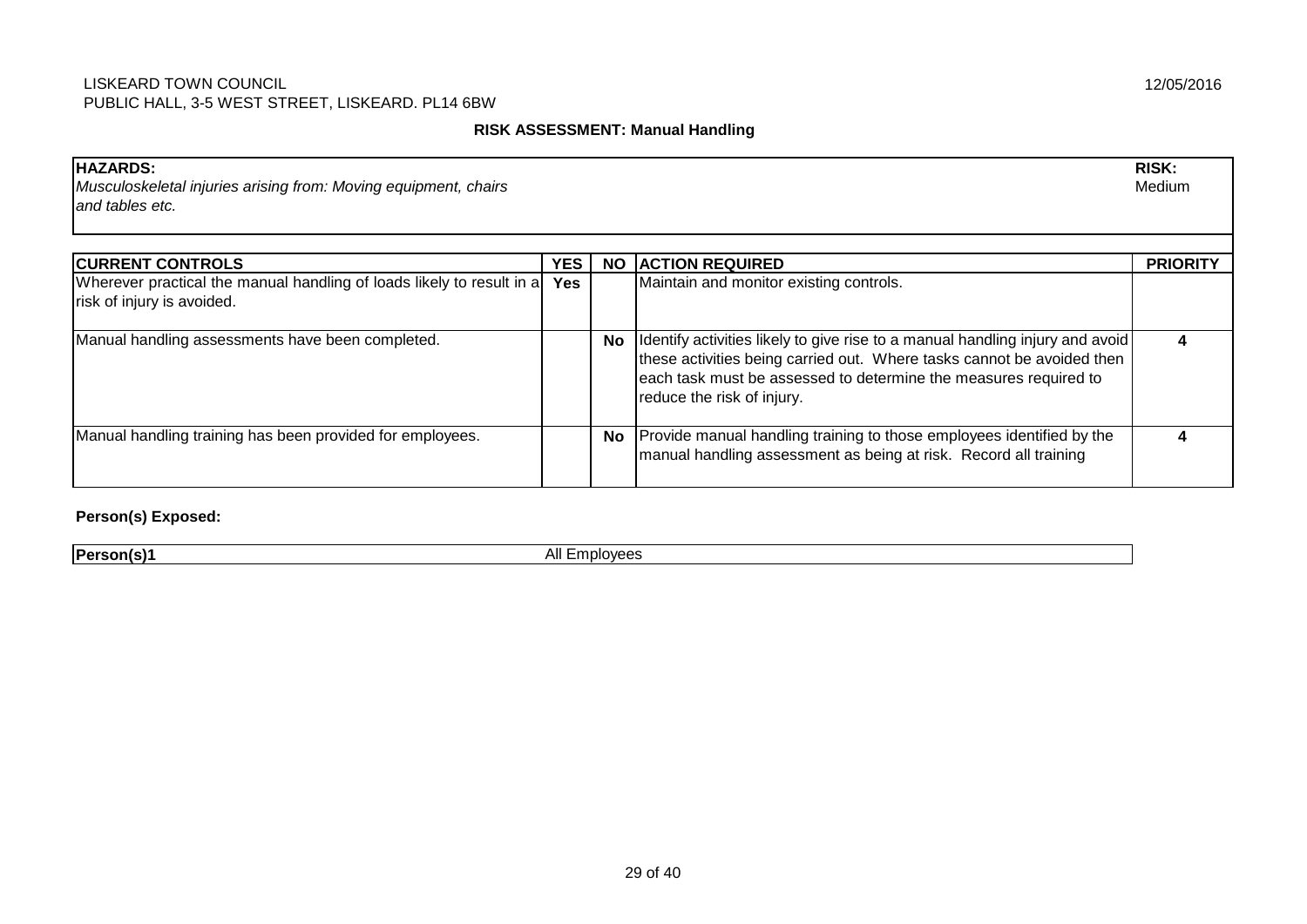#### **RISK ASSESSMENT: Misc. All premises**

| <b>HAZARDS:</b><br>Miscellaneous hazards throughout Council activities |     |                                         | <b>RISK:</b><br>Medium |
|------------------------------------------------------------------------|-----|-----------------------------------------|------------------------|
|                                                                        |     |                                         |                        |
| <b>CURRENT CONTROLS</b>                                                | YES | <b>NO ACTION REQUIRED</b>               | <b>PRIORITY</b>        |
| Disable WCs have red cord alarms                                       |     | No Fit red cord alarm pulls to the WCs  |                        |
| The lighting is suitable and sufficient                                | Yes | Maintain and monitor existing controls. |                        |

## **Person(s) Exposed:**

| <b>IPers</b> | <b>Contract Contract Contract Contract</b> |
|--------------|--------------------------------------------|
| . .          | $\sim$                                     |
|              | .                                          |
|              |                                            |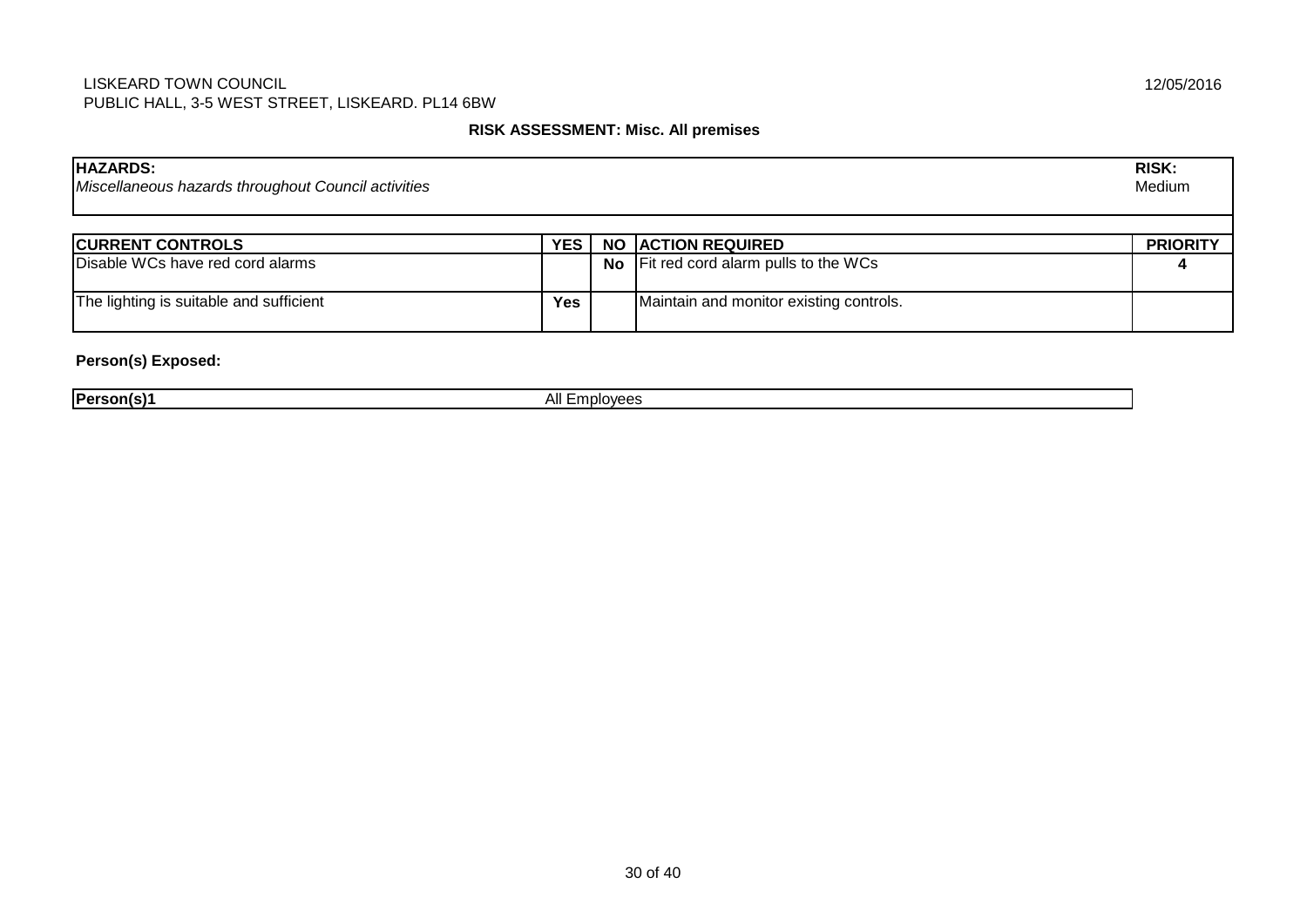## **RISK ASSESSMENT: Personal Protective Equipment (PPE)**

| <b>HAZARDS:</b><br>Failure to provide the correct PPE for the risks involved.<br>Employees fail to wear the designated PPE.<br>Worn, damaged or ineffective PPE. |            |           | <b>RISK:</b><br>Medium<br>Medium<br>Medium                                                 |                 |
|------------------------------------------------------------------------------------------------------------------------------------------------------------------|------------|-----------|--------------------------------------------------------------------------------------------|-----------------|
| <b>CURRENT CONTROLS</b>                                                                                                                                          | YES        | <b>NO</b> | <b>ACTION REQUIRED</b>                                                                     | <b>PRIORITY</b> |
| <b>Risk assessments have been carried out to determine the need for</b><br><b>IPPE.</b>                                                                          |            |           | No   Ensure risk assessments identify the need for PPE and who is required<br>Ito wear it. |                 |
| Employees are issued with PPE appropriate to the hazards to which<br>they may be exposed.                                                                        | <b>Yes</b> |           | Maintain and monitor existing controls.                                                    |                 |
| Employees receive instruction and training in the wearing of PPE.                                                                                                | <b>Yes</b> |           | Maintain and monitor existing controls.                                                    |                 |

#### **Person(s) Exposed:**

**Person(s)1** All Employees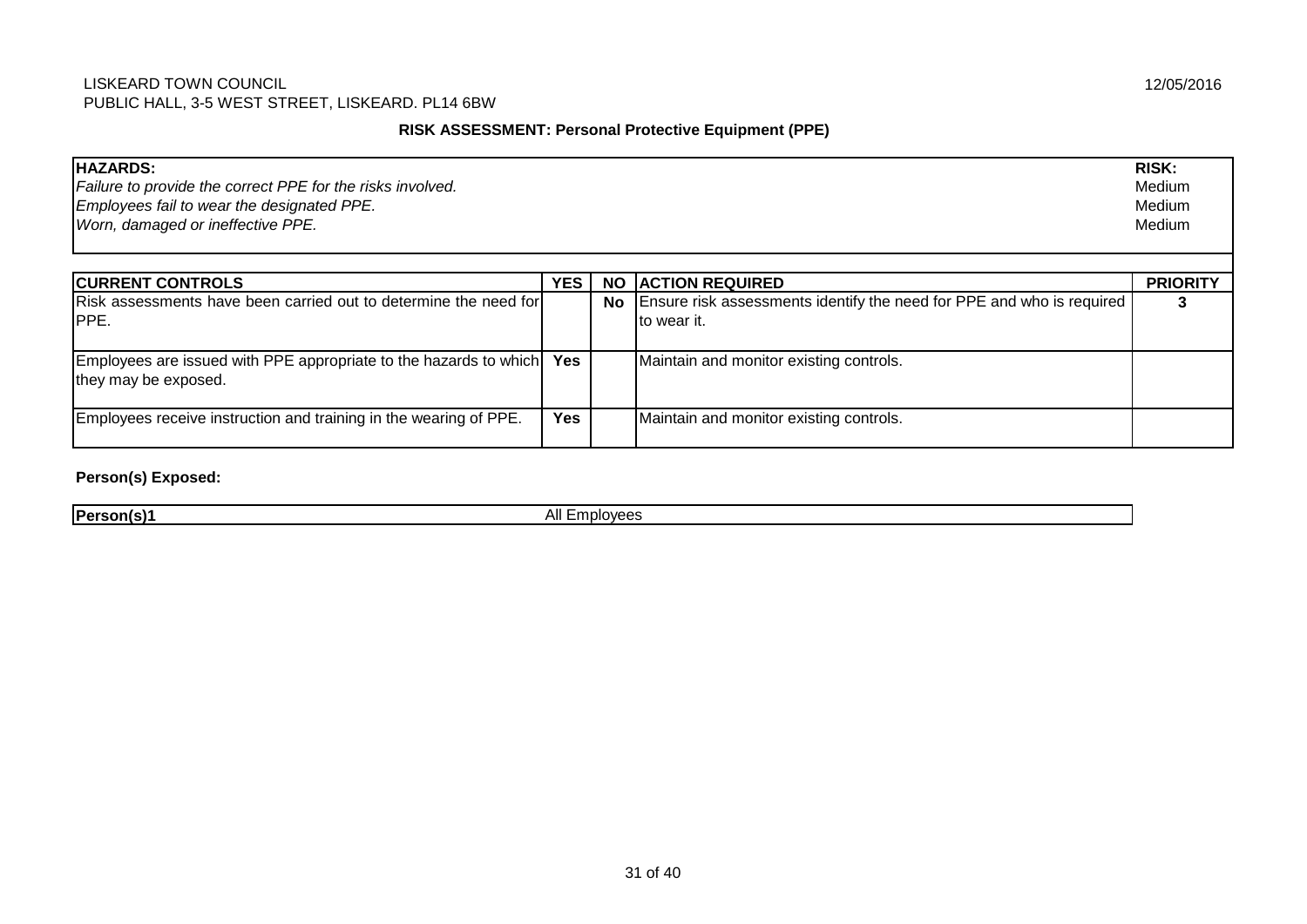#### **RISK ASSESSMENT: Work at Height**

| <b>HAZARDS:</b><br>Undertaking maintenance work on overhead systems such as conveyors<br>Installing lighting systems<br>Work on ladders, e.g. cleaning of windows and other structures<br>Work on staging or trestles, e.g. erecting bill posters and painting and decorating<br>Most construction work<br>Erection of scaffolding and other steelwork |            |           |                                                                                                                                     |                 |
|--------------------------------------------------------------------------------------------------------------------------------------------------------------------------------------------------------------------------------------------------------------------------------------------------------------------------------------------------------|------------|-----------|-------------------------------------------------------------------------------------------------------------------------------------|-----------------|
| Any activity undertaken from a scaffold or from a mobile-elevated work platform<br>Work on permanent structures such as gantries, pylons and street lighting                                                                                                                                                                                           |            |           |                                                                                                                                     | Medium          |
| <b>CURRENT CONTROLS</b>                                                                                                                                                                                                                                                                                                                                | <b>YES</b> | <b>NO</b> | <b>ACTION REQUIRED</b>                                                                                                              | <b>PRIORITY</b> |
| If work at height is carried out then a risk assessment is completed<br>first.                                                                                                                                                                                                                                                                         |            | <b>No</b> | Before working at height a risk assessment must be completed.                                                                       | 3               |
| All necessary equipment is provided to ensure safe access to and<br>egress from a place of work.                                                                                                                                                                                                                                                       | <b>Yes</b> |           | Maintain and monitor existing controls.                                                                                             |                 |
| All work at height is properly planned.                                                                                                                                                                                                                                                                                                                | <b>Yes</b> |           | Maintain and monitor existing controls.                                                                                             |                 |
| Safe systems for work at height have been established.                                                                                                                                                                                                                                                                                                 |            | No        | Establish a safe system of work for all work at height. This includes the<br>scaffold platform work, gutter cleaning etc.           | 3               |
| Those who work, plan or supervise work at height are competent<br>and properly trained.                                                                                                                                                                                                                                                                |            | No        | Provide information and training for employees required to work at<br>height, complete risk assessments or prepare systems of work. | 3               |
| Arrangements are in place to check the competency of those using<br>the scaffold.                                                                                                                                                                                                                                                                      |            | <b>No</b> | Ensure those using the scaffold are trained properly including hirers.                                                              | 3               |
| All ladders used are metal and conform to British Standard BS EN<br>$131 - 1$                                                                                                                                                                                                                                                                          | <b>Yes</b> |           | Maintain and monitor existing controls.                                                                                             |                 |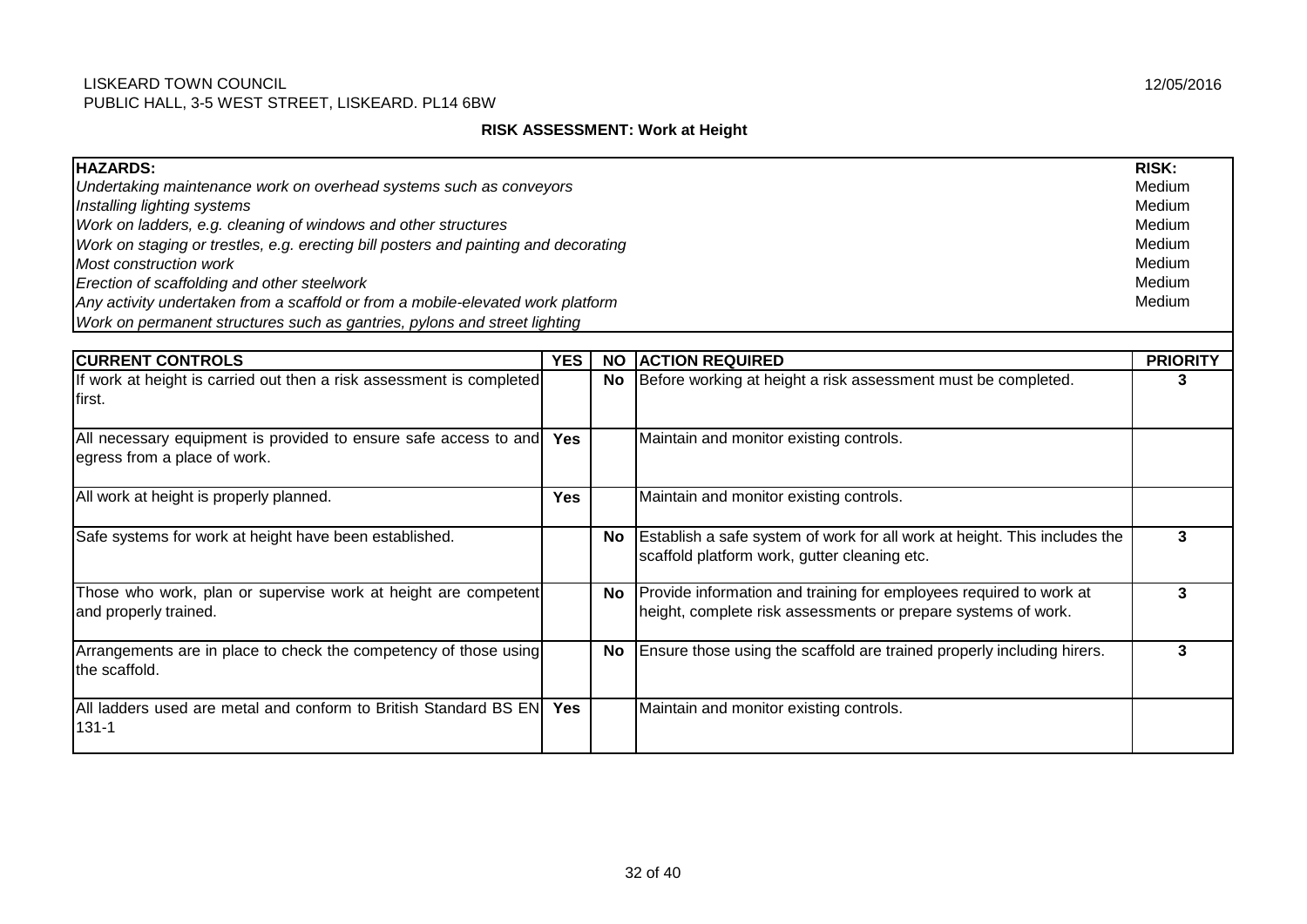| <b>CURRENT CONTROLS</b>                                                                                                                                                                                          | <b>YES</b> |    | <b>NO ACTION REQUIRED</b>                                                                                                                                                   | <b>PRIORITY</b> |
|------------------------------------------------------------------------------------------------------------------------------------------------------------------------------------------------------------------|------------|----|-----------------------------------------------------------------------------------------------------------------------------------------------------------------------------|-----------------|
| Ladders are only to be used as a means of access and egress Yes<br>where other work equipment is not justified because of the low risk<br>and short duration of the job or unalterable features of the worksite. |            |    | Maintain and monitor existing controls.                                                                                                                                     |                 |
| Temporary working platforms are subject to inspection.                                                                                                                                                           |            | No | All temporary working platforms including scaffolds and ladders etc.<br>must be inspected before first use; after substantial additions,<br>dismantling or other alteration |                 |

## **Person(s) Exposed:**

**Person(s)1** Maintenance Staff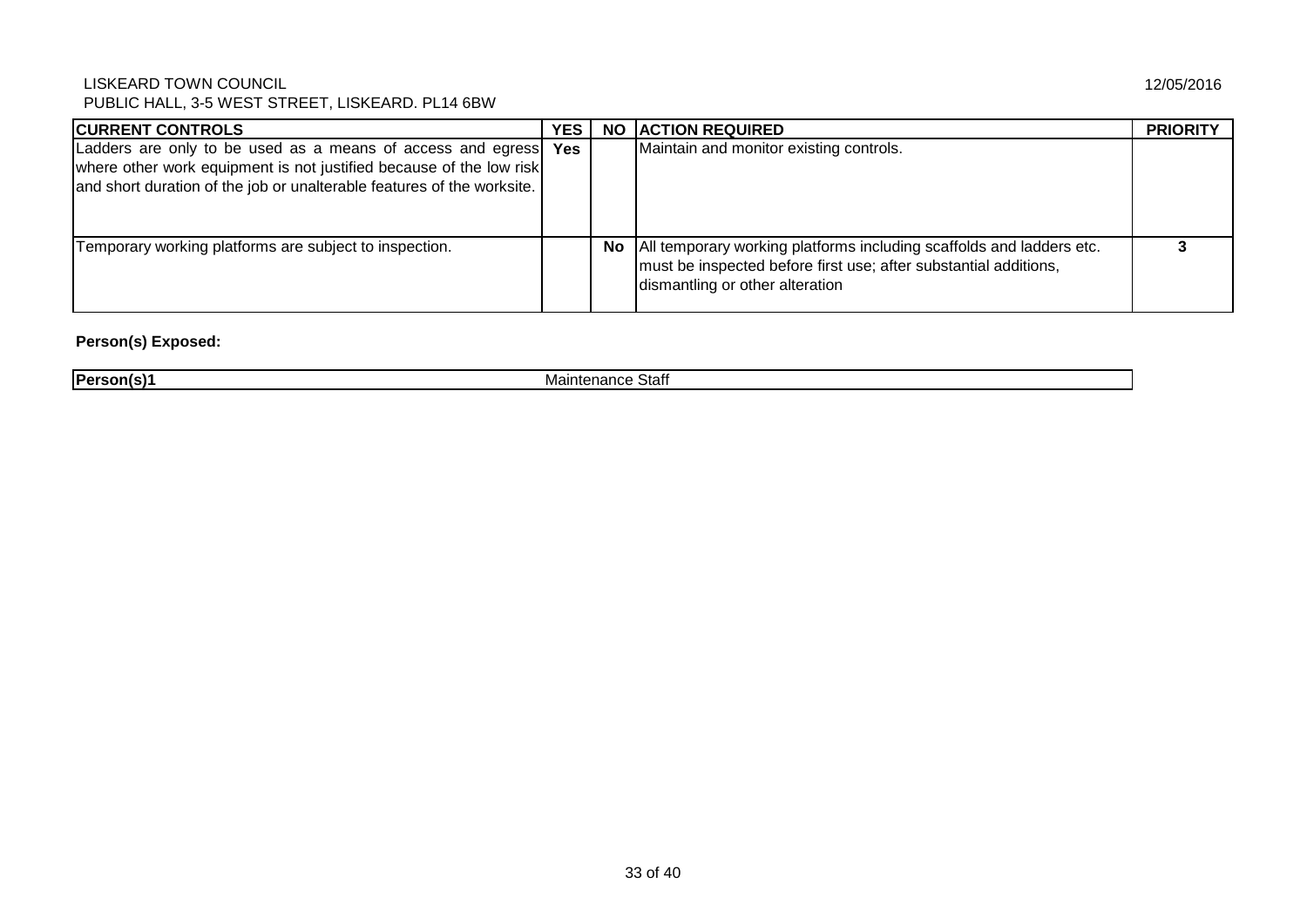#### **RISK ASSESSMENT: Work Equipment**

| <b>HAZARDS:</b><br>Misuse of equipment<br>Insufficient guarding<br>Use by un-trained personnel |            |      |                                                                                                                                                                                       | <b>RISK:</b><br>Medium<br>Medium<br>Medium |
|------------------------------------------------------------------------------------------------|------------|------|---------------------------------------------------------------------------------------------------------------------------------------------------------------------------------------|--------------------------------------------|
| <b>CURRENT CONTROLS</b>                                                                        | <b>YES</b> | NO.  | <b>ACTION REQUIRED</b>                                                                                                                                                                | <b>PRIORITY</b>                            |
| Work equipment is subject to a planned maintenance system /<br>inspection programme.           |            |      | No   Arrange for work equipment to undergo regular inspection and planned<br>maintenance where appropriate.                                                                           |                                            |
| Work equipment risk assessments have been completed.                                           |            | No l | Complete work equipment risk assessments to identify the hazards,<br>risks and control measures that are relevant to the operation and<br>maintenance of each type of work equipment. |                                            |

## **Person(s) Exposed:**

| <b>Person</b> ( | .  —<br>MOP<br>mbit.<br>$\sim$     |
|-----------------|------------------------------------|
| Person(s        | ີ້ຳຕາ<br>101<br>ner<br>ાતા<br>панс |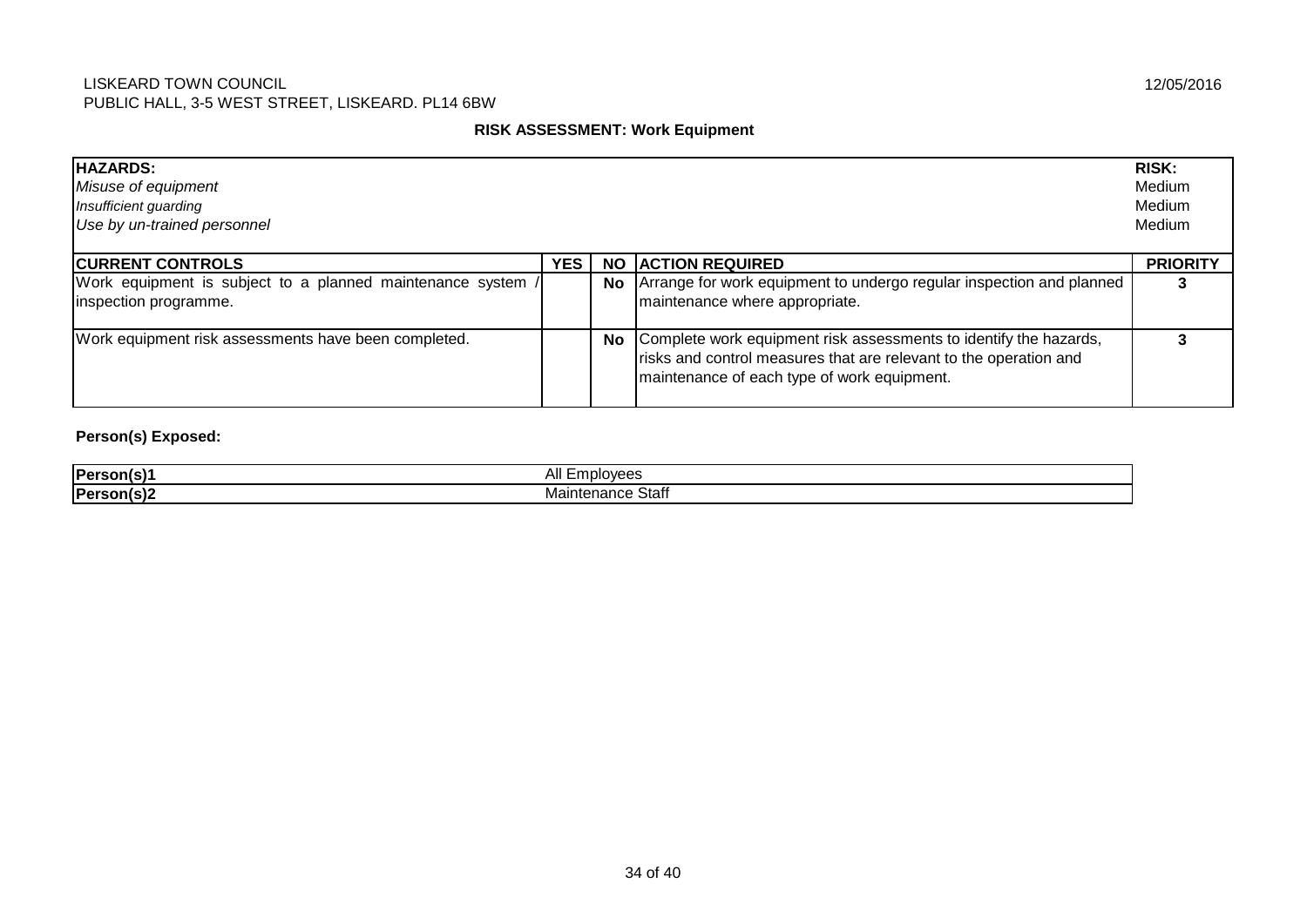#### **Workplace Health & Safety**

| <b>CURRENT CONTROLS</b>                                                                                                                                                     | <b>YES</b> | <b>NO</b> | <b>ACTION REQUIRED</b>                                                      | <b>PRIORITY</b> |
|-----------------------------------------------------------------------------------------------------------------------------------------------------------------------------|------------|-----------|-----------------------------------------------------------------------------|-----------------|
| <b>Ventilation</b>                                                                                                                                                          |            |           | <b>Managing Ventilation</b>                                                 |                 |
| An adequate supply of air is provided either through mechanical<br>ventilation or openings /windows, such that stale air / fumes are<br>removed.                            | Yes        |           | Maintain and monitor existing controls.                                     |                 |
| Air inlets are position away from any flues and exhaust ventilation<br>systems.                                                                                             | <b>Yes</b> |           | Maintain and monitor existing controls.                                     |                 |
| Mechanical and air conditioning systems are regularly maintained<br>and cleaned to ensure they are kept clean and free from anything<br>that could contaminate the air.     | Yes        |           | Maintain and monitor existing controls.                                     |                 |
| <b>Temperature</b>                                                                                                                                                          |            |           | <b>Managing Temperature</b>                                                 |                 |
| Wall mounted<br>thermometers are available to monitor<br>thel<br>temperatures                                                                                               |            | <b>No</b> | Provide wall mounted thermometers, one to each area (not each work<br>room) |                 |
| Workroom temperature is suitably maintained at a comfortable<br>llevel and at least 16°C for office areas and 13°C for when work<br>involves substantial physical activity. | <b>Yes</b> |           | Maintain and monitor existing controls.                                     |                 |
| All reasonable effort has been made to maintain temperature at a<br>comfortable level when working with hot / cold processes.                                               | <b>Yes</b> |           | Maintain and monitor existing controls.                                     |                 |
| Rest areas, toilets, showers, and changing rooms are maintained at<br>la comfortable level.                                                                                 | Yes        |           | Maintain and monitor existing controls.                                     |                 |
| Lighting                                                                                                                                                                    |            |           | <b>Managing Lighting</b>                                                    |                 |
| The workplace including stairs and facilities are sufficiently lit by a<br>combination of natural light and artificial lighting.                                            | Yes        |           | Maintain and monitor existing controls.                                     |                 |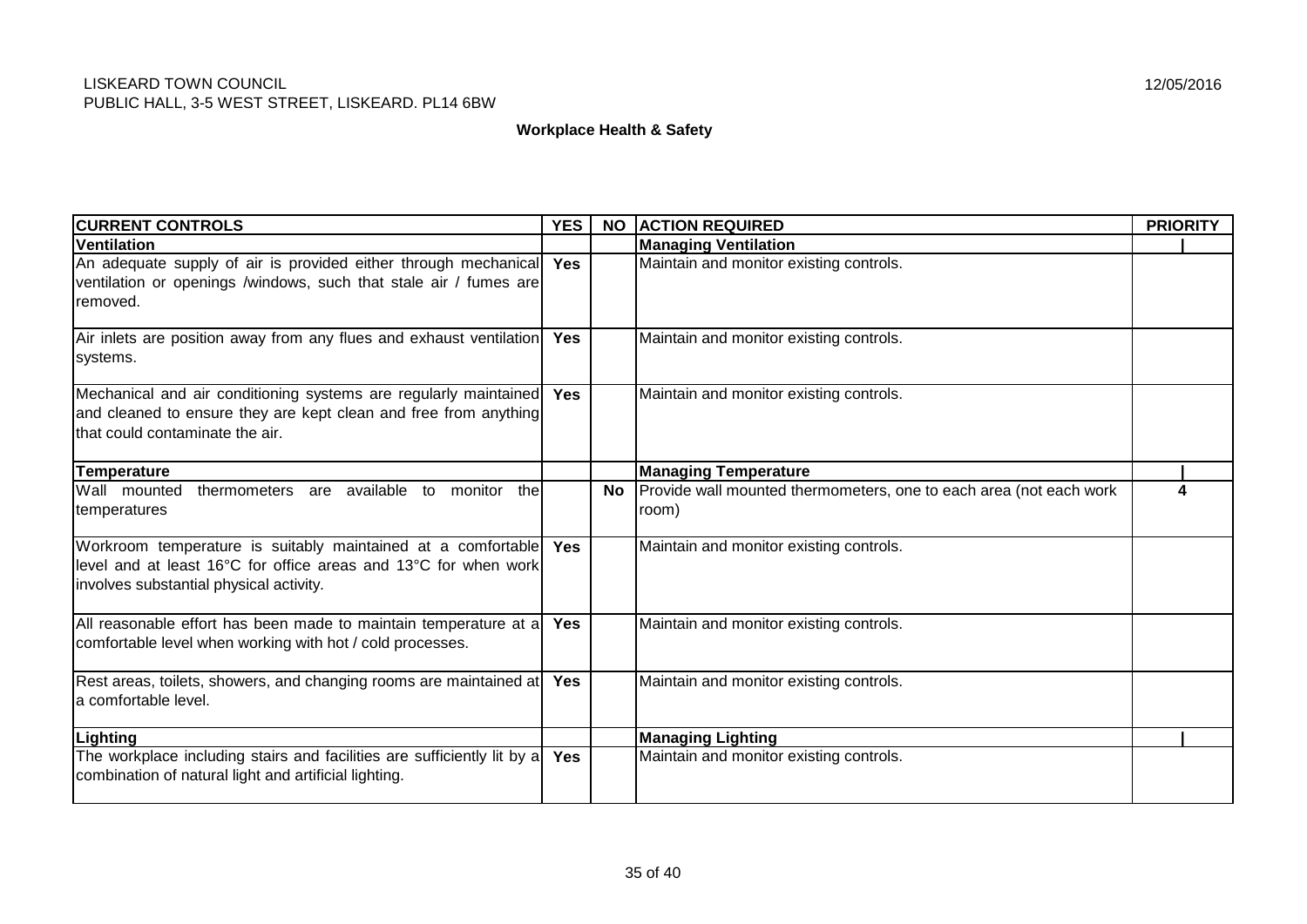| <b>CURRENT CONTROLS</b>                                                                                                                      | <b>YES</b> | <b>NO</b> | <b>ACTION REQUIRED</b>                    | <b>PRIORITY</b> |  |
|----------------------------------------------------------------------------------------------------------------------------------------------|------------|-----------|-------------------------------------------|-----------------|--|
| Lighting on traffic routes is adequate so people / vehicles can move<br>around safely.                                                       | <b>Yes</b> |           | Maintain and monitor existing controls.   |                 |  |
| Adequate lighting is provided to all of the external areas.                                                                                  | <b>Yes</b> |           | Maintain and monitor existing controls.   |                 |  |
| <b>Cleanliness and waste materials</b>                                                                                                       |            |           | Managing cleanliness and waste materials  |                 |  |
| The furniture, walls and floor are kept clean and in good decorative<br>order                                                                | <b>Yes</b> |           | Maintain and monitor existing controls.   |                 |  |
| General housekeeping is adequate and the accommodation is tidy<br>and free from any waste build up and any slipping or tripping<br>Ihazards. | <b>Yes</b> |           | Maintain and monitor existing controls.   |                 |  |
| Adequate and suitable waste receptacles are provided throughout<br>the workplace.                                                            | <b>Yes</b> |           | Maintain and monitor existing controls.   |                 |  |
| Room dimensions and space                                                                                                                    |            |           | Managing room dimensions and space        |                 |  |
| Workrooms have enough free space to allow people to get to and<br>Ifrom workstations and to move with ease.                                  | <b>Yes</b> |           | Maintain and monitor existing controls.   |                 |  |
| <b>Workstations and seating</b>                                                                                                              |            |           | <b>Managing workstations and seating</b>  |                 |  |
| Suitable seating and workstations are provided for workers which<br>enable them to undertake their roles safely and comfortably.             | <b>Yes</b> |           | Maintain and monitor existing controls.   |                 |  |
| Seating provided gives adequate support for the lower back and<br>footrests are provided for those that need them.                           | <b>Yes</b> |           | Maintain and monitor existing controls.   |                 |  |
| <b>Floors and traffic routes</b>                                                                                                             |            |           | <b>Managing floors and traffic routes</b> |                 |  |
| The floors are free from slipping and tripping hazards.                                                                                      | <b>Yes</b> |           | Maintain and monitor existing controls.   |                 |  |
| The floors/floor coverings are in good condition.                                                                                            | <b>Yes</b> |           | Maintain and monitor existing controls.   |                 |  |
| Access steps into the premises are in good condition.                                                                                        | <b>Yes</b> |           | Maintain and monitor existing controls.   |                 |  |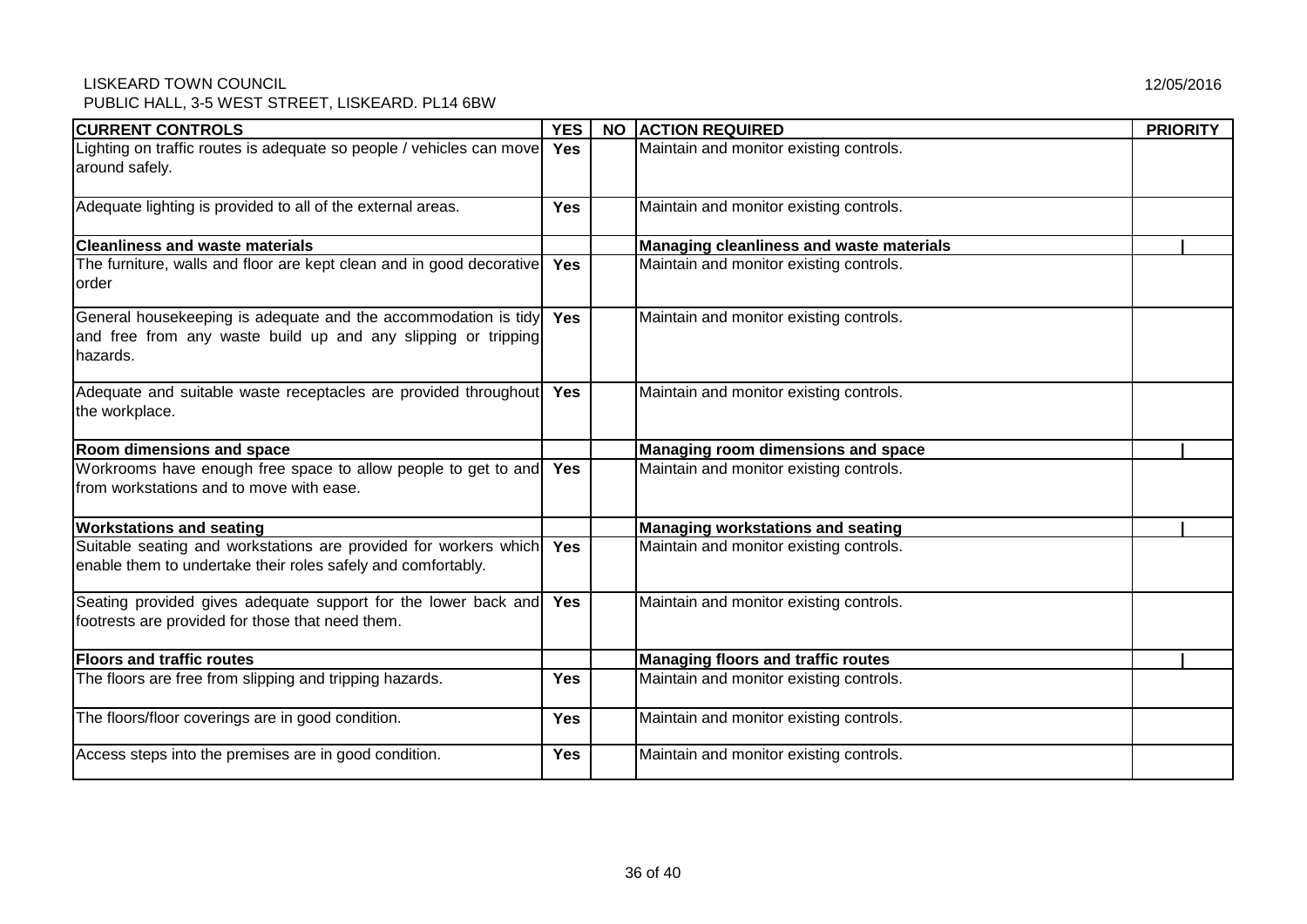| <b>CURRENT CONTROLS</b>                                                                                        | <b>YES</b> | <b>NO</b> | <b>ACTION REQUIRED</b>                  | <b>PRIORITY</b> |
|----------------------------------------------------------------------------------------------------------------|------------|-----------|-----------------------------------------|-----------------|
| <b>Falls or falling objects</b>                                                                                |            |           | Managing falls and falling objects      |                 |
| Stored materials and objects are stable.                                                                       | Yes        |           | Maintain and monitor existing controls. |                 |
| Shelving is strong and secure and suitable for the materials stored<br>on it.                                  | <b>Yes</b> |           | Maintain and monitor existing controls. |                 |
| <b>Welfare Arrangements</b>                                                                                    |            |           | <b>Managing Welfare Arrangements</b>    |                 |
| Suitable and sufficient sanitary conveniences are provided and<br>readily accessible.                          | <b>Yes</b> |           | Maintain and monitor existing controls. |                 |
| Sanitary conveniences have warm/hot water, soap and means of<br>drying.                                        | <b>Yes</b> |           | Maintain and monitor existing controls. |                 |
| Sanitary conveniences are suitably ventilated, lit and kept clean.                                             | <b>Yes</b> |           | Maintain and monitor existing controls. |                 |
| An adequate supply of water is readily available and cups provided.                                            | <b>Yes</b> |           | Maintain and monitor existing controls. |                 |
| Suitable and sufficient rest areas are provided with seating and with<br>clean surface on which to place food. | <b>Yes</b> |           | Maintain and monitor existing controls. |                 |
| The rest area includes the facility to prepare or obtain a hot drink.                                          | Yes        |           | Maintain and monitor existing controls. |                 |
| A means of heating food is provided where hot food cannot be<br>obtained nearby.                               | <b>Yes</b> |           | Maintain and monitor existing controls. |                 |

### **Person(s) Exposed:**

**Person(s)1** All Employees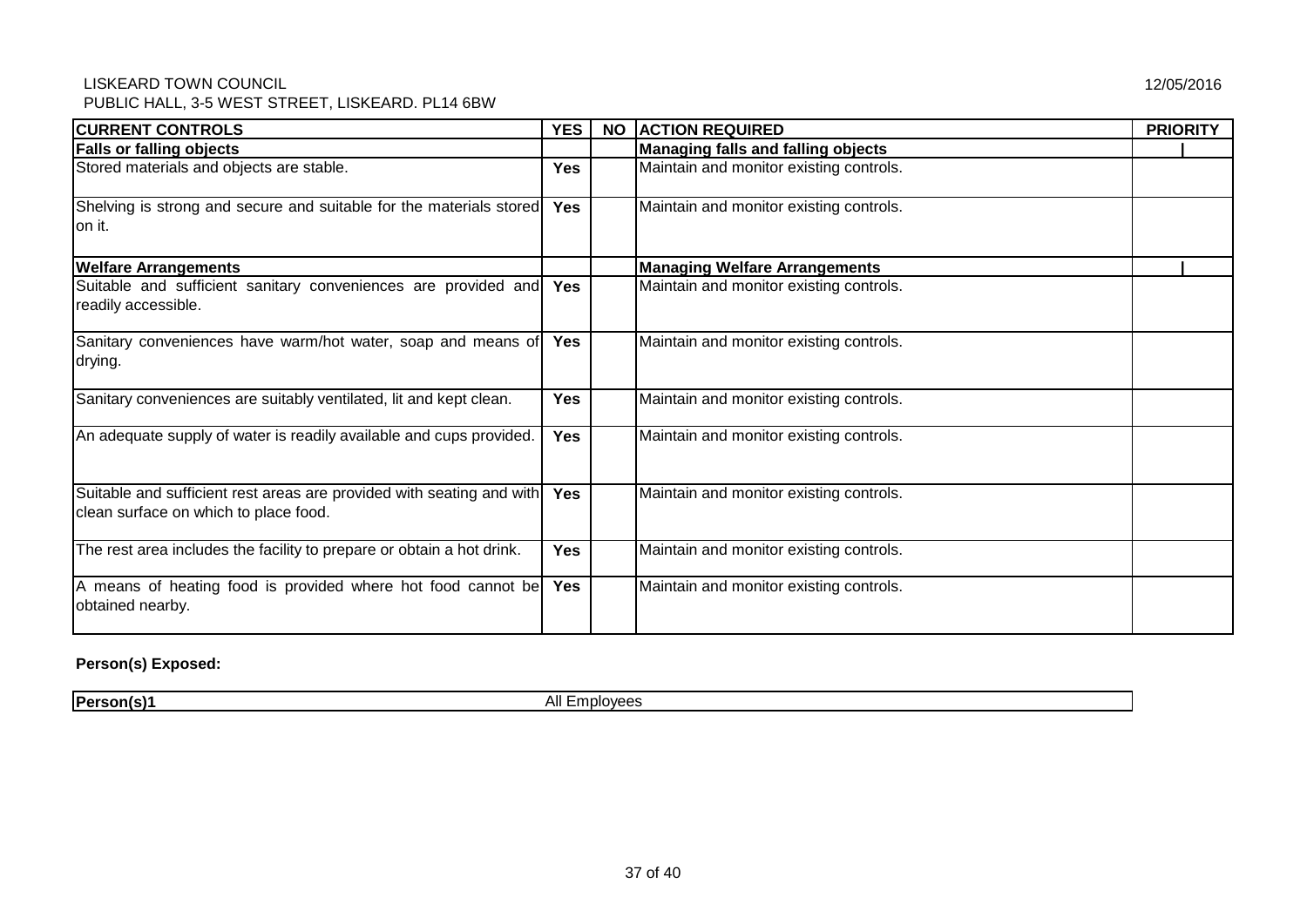#### **Health & Safety Management**

| <b>CURRENT CONTROLS</b>                                                                                                                               | <b>YES</b> | <b>NO</b> | <b>ACTION REQUIRED</b>                                                                                                                                                                                                                                                              | <b>PRIORITY</b> |
|-------------------------------------------------------------------------------------------------------------------------------------------------------|------------|-----------|-------------------------------------------------------------------------------------------------------------------------------------------------------------------------------------------------------------------------------------------------------------------------------------|-----------------|
| <b>Health and Safety Policy</b>                                                                                                                       |            |           | <b>Managing Health and Safety Policy</b>                                                                                                                                                                                                                                            |                 |
| The Health and Safety Policy is current and up to date.                                                                                               |            | <b>No</b> | The Health and Safety Policy is being prepared by Ellis Whittam and                                                                                                                                                                                                                 | 3               |
|                                                                                                                                                       |            |           | will be sent to you in due course.                                                                                                                                                                                                                                                  |                 |
| The Health and Safety Policy has been brought to the attention of                                                                                     |            | No l      | The Health and Safety Policy must be brought to the attention of all                                                                                                                                                                                                                | 4               |
| staff and a record of this has been made to demonstrate<br>compliance.                                                                                |            |           | staff and a record kept as evidence of compliance.                                                                                                                                                                                                                                  |                 |
| The Health and Safety Policy is made available to all staff                                                                                           |            | No l      | The Health and Safety policy should be readily available for staff. Make<br>the policy available by <placing copy="" in="" intranet,="" on="" providing="" staff<br="">room, signposting it's whereabouts on the notice board&gt;</placing>                                         |                 |
| Organisation                                                                                                                                          |            |           | <b>Managing Organisation</b>                                                                                                                                                                                                                                                        |                 |
| The Company has an effective organisation in place for the<br>management of health and safety.                                                        |            | No        | Clarify roles and responsibilities for health and safety, set these out in<br>the H&S Policy and provide training to ensure competence of key<br>persons. In particular it would be advisable to have a member of staff<br>with a Health and Safety qualification or some training. |                 |
| The Town Clerk has accepted that he has responsibility for the safe<br>running of the Council business.                                               | <b>Yes</b> |           | Maintain and monitor existing controls.                                                                                                                                                                                                                                             |                 |
| Training has been provided to ensure that key persons are<br>competent to undertake their health and safety responsibilities.                         | <b>Yes</b> |           | Maintain and monitor existing controls.                                                                                                                                                                                                                                             |                 |
| Staff have been informed to whom they should report any concerns   Yes<br>about health and safety issues, so that the management can<br>address them. |            |           | Maintain and monitor existing controls.                                                                                                                                                                                                                                             |                 |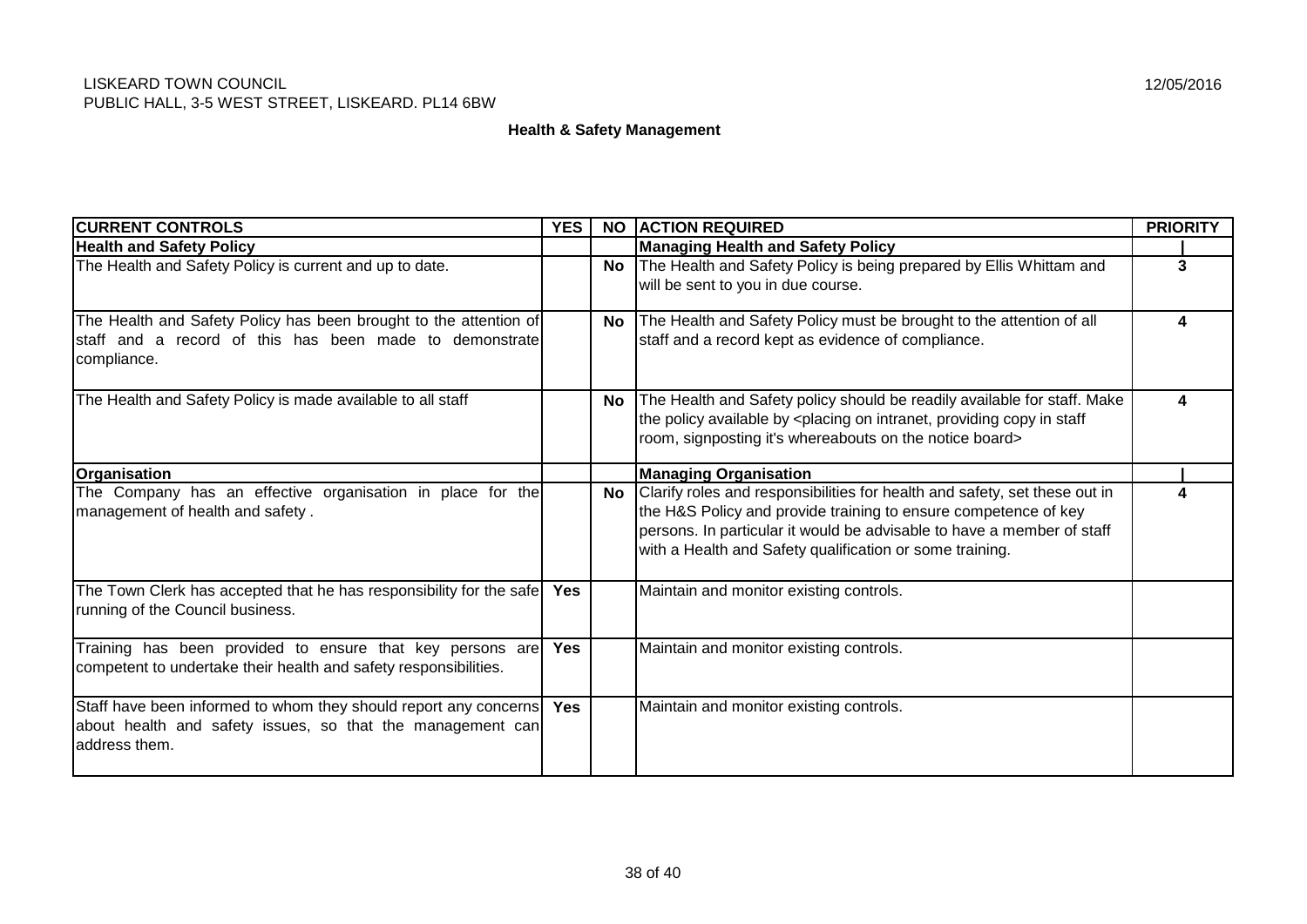| <b>CURRENT CONTROLS</b>                                                                                                       | YES <sup>I</sup> |     | NO ACTION REQUIRED                                                                                                                    | <b>PRIORITY</b> |
|-------------------------------------------------------------------------------------------------------------------------------|------------------|-----|---------------------------------------------------------------------------------------------------------------------------------------|-----------------|
| Monitoring and measurement                                                                                                    |                  |     | <b>Managing Monitoring and Measurement</b>                                                                                            |                 |
| The Health and Safety action plan is prioritised and monitored to<br>ensure actions are taken in suitable time frame          |                  | No  | Set suitable priorities for the safety action plan and monitor regularly                                                              | Δ               |
| The company has established performance criteria for health and<br>safety                                                     |                  | No. | Establish monitoring and performance criteria for health and safety.<br>This will help work to a programme of continuous improvement. | 4               |
| <b>Communication and consultation</b>                                                                                         |                  |     | <b>Managing Communication and consultation</b>                                                                                        |                 |
| Suitable arrangements are in place for communicating with and<br>consulting staff on Health and Safety matters.               |                  | No  | Arrangements must be put into place for communicating with and<br>consulting staff on Health and Safety matters.                      | 4               |
| <b>Employee Training</b>                                                                                                      |                  |     | <b>Managing Employee Training</b>                                                                                                     |                 |
| Induction training for new staff includes health and safety subjects.                                                         |                  | No  | Provide all new staff with health and safety instruction as part of their<br>induction training.                                      | 3               |
| Arrangements have been made for staff to be given basic Health<br>and Safety training.                                        |                  | No. | Develop a programme of basic Health and Safety training for staff.                                                                    | 4               |
| Accurate records of the training provided are maintained.                                                                     | <b>Yes</b>       |     | Maintain and monitor existing controls.                                                                                               |                 |
| Training needs are regularly re-assessed as jobs change and<br>refresher training is carried out as and when needed.          | Yes              |     | Maintain and monitor existing controls.                                                                                               |                 |
| <b>Statutory Notices</b>                                                                                                      |                  |     | <b>Managing Statutory Notices</b>                                                                                                     |                 |
| The Health and Safety Law poster is displayed in a conspicuous<br>position and all the information boxes have been completed. | <b>Yes</b>       |     | Maintain and monitor existing controls.                                                                                               |                 |
| A copy of the employers' liability insurance certificate is displayed<br>on notice board or electronically                    | Yes              |     | Maintain and monitor existing controls.                                                                                               |                 |
| No smoking signs are displayed at entrance to buildings                                                                       | <b>Yes</b>       |     | Maintain and monitor existing controls.                                                                                               |                 |
| <b>Risk Assessment</b>                                                                                                        |                  |     |                                                                                                                                       |                 |
| Risk assessments are in place for the company's activities                                                                    |                  |     | No Ensure risk assessments are in place for specific activities that are not                                                          | 4               |

covered in the general risk assessment